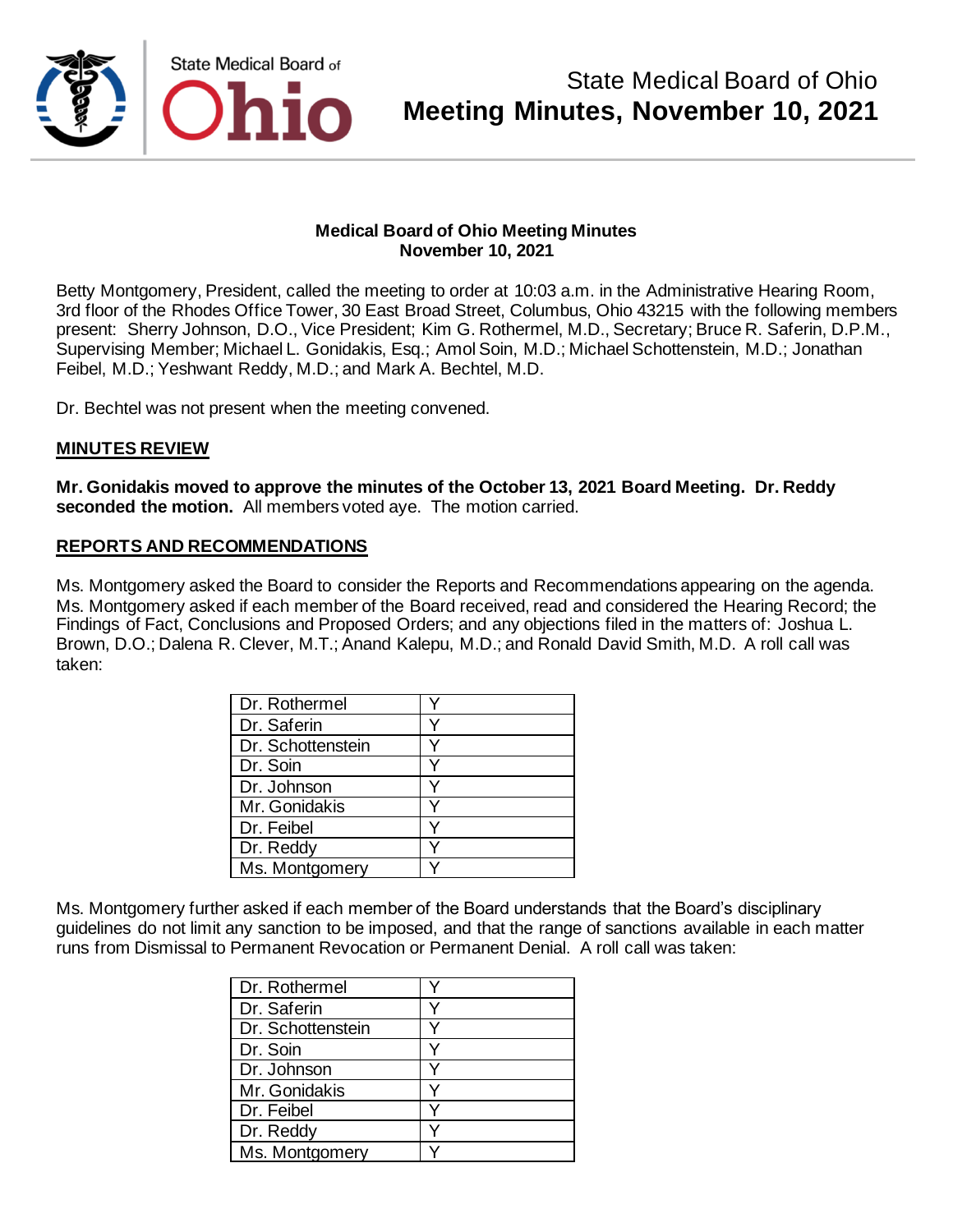Ms. Montgomery further asked if each member of the Board understands that in each matter eligible for a fine, the Board's fining guidelines allow for imposition of the range of civil penalties, from no fine to the statutory maximum amount of \$20,000. A roll call was taken:

| Dr. Rothermel     |  |
|-------------------|--|
| Dr. Saferin       |  |
| Dr. Schottenstein |  |
| Dr. Soin          |  |
| Dr. Johnson       |  |
| Mr. Gonidakis     |  |
| Dr. Feibel        |  |
| Dr. Reddy         |  |
| Ms. Montgomery    |  |

Ms. Montgomery stated that in accordance with the provision in section 4731.22(F)(2), Ohio Revised Code, specifying that no member of the Board who supervises the investigation of a case shall participate in further adjudication of the case, the Secretary and Supervising Member must abstain from further participation in the adjudication of any disciplinary matters. In the disciplinary matters before the Board today, Dr. Rothermel served as Secretary and Dr. Saferin served as Supervising Member.

During these proceedings, no oral motions were allowed by either party. Respondents and their attorneys not addressing the Board are viewing this video conference meeting remotely and have a number to call in the event of an emergency or procedural concern.

## **Joshua L. Brown, D.O.**

Ms. Montgomery directed the Board's attention to the matter of Joshua L. Brown, D.O. No objections have been filed. Mr. Porter was the Hearing Examiner.

A request to address the Board has been filed on behalf of Dr. Brown. Five minutes will be allowed for that address.

Dr. Brown was represented by his attorney, James McGovern.

Dr. Brown appreciated the opportunity to speak to the Board today regarding his pending application for a license to practice osteopathic medicine in Ohio. Dr. Brown supported the hearing examiner's review of the evidence, findings, conclusions, and proposed order. Dr. Brown stated that he would sincerely appreciate the opportunity to hold an Ohio license and someday practice osteopathic medicine and surgery in Ohio.

Dr. Brown hoped the Board could understand what has occurred in his life, both good and bad, regarding his education, training, and experience, as well as his addiction, his recovery, and the steps he has taken to get his life back in order. Dr. Brown stated that he is humble about what he has experienced in his addiction and the loss of his Ohio training certificate. Dr. Brown expressed remorse for what occurred and stated that he has worked hard to make amends to those he has harmed and disappointed.

Dr. Brown continued that he is extremely proud of what he has accomplished since he lost his Ohio training certificate. Although he worked extremely hard to get where he is today, Dr. Brown recognized that his efforts will need to continue every day to continue the sobriety he has maintained since July 18, 2018, which includes his documented sobriety through the Ohio Physicians Health Program (OPHP) since November 2019.

Dr. Brown was grateful for each witness to came to his hearing to testify on his behalf. Dr. Brown stated that each witness provided important details regarding different aspects of my recovery, which in total demonstrate that he is ready to move forward with being granted a license. Dr. Brown understood the need to prove his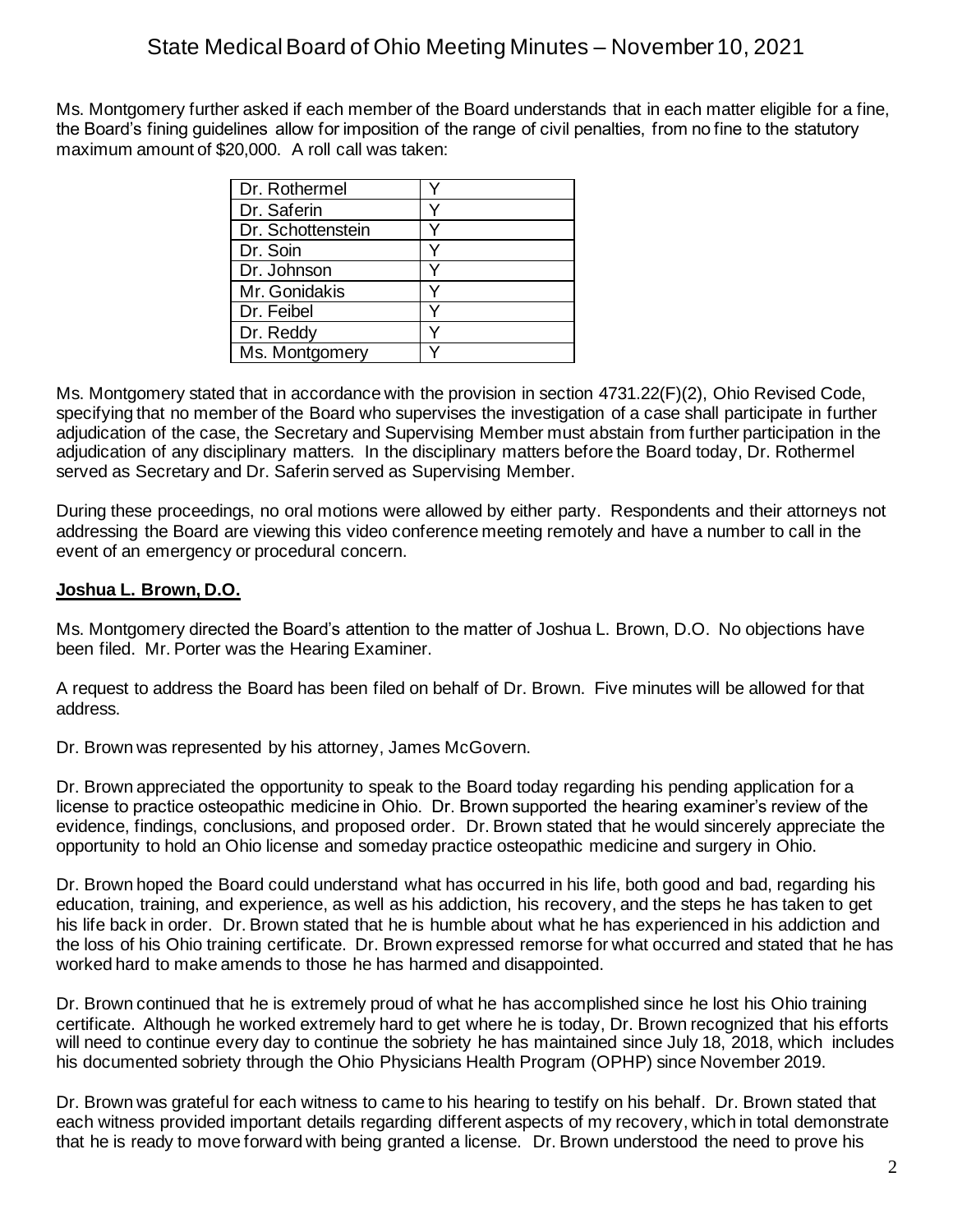competence to the Board and to continue to demonstrate his sobriety though monitoring and other measures that the Board sees fit. Dr. Brown stated that he will do anything the Board requires of him to prove that he is fit and safe to practice in Ohio.

Mr. McGovern stated that it has been his privilege to represent Dr. Brown. Mr. McGovern admired Dr. Brown for the hard work he did to dig himself out of the terrible circumstances he had been in. The record is clear that Dr. Brown is highly intelligent, very persistent, diligent, and a hard worker. Mr. McGovern stated that Dr. Brown has a lot to offer his profession. Mr. McGovern asked the Board to accept the Report and Recommendation.

Ms. Montgomery asked if the Assistant Attorney General wished to respond. Mr. Wilcox stated that he wished to respond.

Mr. Wilcox opined that the Report and Recommendation is appropriate under the circumstances. Mr. Wilcox stated that this case is a good example of the disease of addiction and how far and low a person can sink in life and then recover.

#### **Dr. Johnson moved to approve and confirm the Proposed Findings of Fact, Conclusions of Law, and Proposed Order in the matter of Dr. Brown. Dr. Reddy seconded the motion.**

Ms. Montgomery stated that she will now entertain discussion in the above matter.

Dr. Schottenstein stated that he is respectful of Dr. Brown's journey and his battle to come back from the depths of an addiction that almost killed him. Dr. Brown comes before the Board now with over three years of sobriety and a sincere dedication to maintaining it. Dr. Schottenstein found the testimony regarding Dr. Brown's character, work ethic, transparency with others to be meaningful. Dr. Schottenstein opined that Dr. Brown should have a chance to practice medicine.

Dr. Rothermel exited the meeting at this time.

Dr. Schottenstein stated that the Proposed Orde would grant Dr. Brown's license, provided that he takes and passes a clinical competency test such as the Comprehensive Osteopathic Medical Variable-Purpose Examination (COMVEX) or the Special Purpose Examination (SPEX), followed by monitoring for his chemical dependency. Dr. Schottenstein was respectful of the Proposed Order, but wished to offer amendments.

Dr. Schottenstein considered whether it was possible to mandate that Dr. Brown repeat a residency program, given that he never finished his first residency program and that he has not practiced medicine for five or more years. However, Dr. Brown has applied for a full medical license, so granting a training certificate would require rejecting his application and asking Dr. Brown to apply for a training certificate. Dr. Schottenstein also stated that due to Dr. Brown's history of substance abuse and his time away from practice, it could take him years to find a residency program to take him, if ever.

Dr. Schottenstein noted that Dr. Brown is technically qualified for a full medical license, even without a residency, because he has more than 12 months of graduate medical education. Dr. Brown only lacks proof of current competency. Dr. Schottenstein agreed with requiring Dr. Brown to take the COMVEX or SPEX, but recommended that he also be required to complete the Post-Licensure Assessment System (PLAS), which is a physician reentry program which assesses clinical competency of physicians who have been out of practice for an extended time. Dr. Schottenstein further stated that Dr. Brown should be required to comply with PLAS' recommendations regarding practice limitations, education, and possible preceptorship. Lastly, Dr. Schottenstein suggested moving the requirement to take the COMVEX or SPEX from the first paragraph of the Proposed Order and putting it in the Conditions for Reinstatement or Restoration and removing the time limitation.

#### **Dr. Schottenstein moved to amend the Proposed Order as described above. Dr. Johnson seconded the motion.**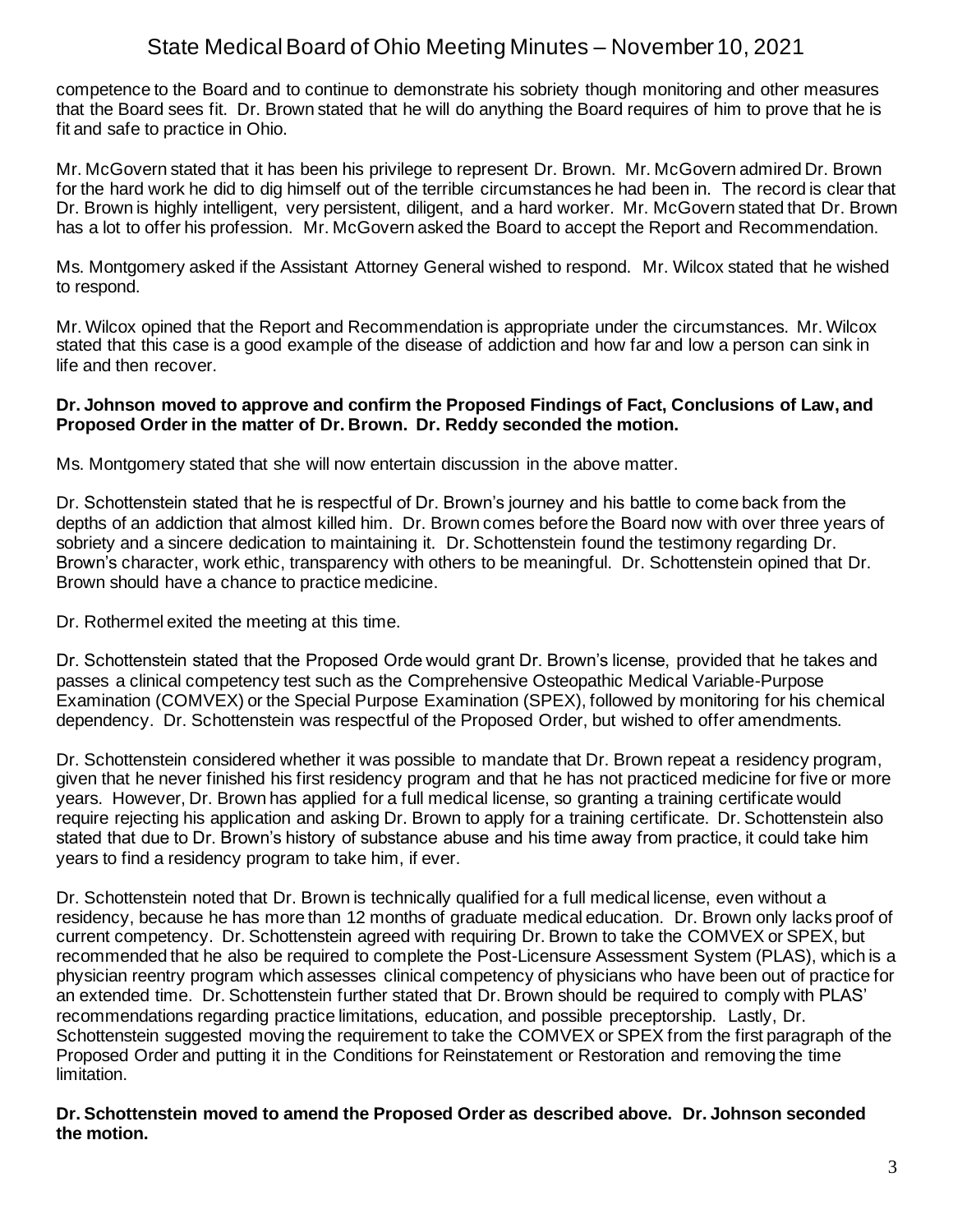Responding to questions from Dr. Soin and Ms. Montgomery, Dr. Schottenstein stated that he would have understood if a Board member had wished to amend the Proposed Order so that Dr. Brown would get a training certificate rather than a full medical license, and this is why he outlined the difficulties in doing so. Dr. Schottenstein also opined that given the length of time since Dr. Brown last practiced medicine and the fact that Dr. Brown never finished a residency, then passing the COMVEX or SPEX was insufficient. Dr. Schottenstein also stated that it would be impractical to require Dr. Brown to complete a residency, due to the circumstances outlined above. For these reasons, Dr. Schottenstein has suggested the PLAS program instead of a residency, in addition to the COMVEX or SPEX.

Dr. Feibel stated that if the requirements to complete the COMVEX or SPEX are moved to the Conditions for Reinstatement or Restoration, then the Board will be granting and suspending the license prior to the COMVEX or SPEX. Dr. Feibel stated that the Board typically does not grant licensure until the respondent passes on of those examinations. Dr. Schottenstein stated that under his proposed amendment, Dr. Brown's license will be required to pass the COMVEX or SPEX before the license is reinstated, but he would simply have more time to accomplish that.

Ms. Montgomery noted that Dr. Brown would not be able to get into a residency if his license is suspended. Further, if Dr. Brown passes the COMVEX or SPEX and completes the other conditions for reinstatement or restoration, the matter would come back to the Board and his license would become active. At that point, Dr. Brown would be able to practice medicine.

|  |  | A vote was taken on Dr. Schottenstein's motion to amend: |  |
|--|--|----------------------------------------------------------|--|
|  |  |                                                          |  |

| Dr. Saferin       | Abstain |
|-------------------|---------|
| Dr. Schottenstein |         |
| Dr. Soin          | N       |
| Dr. Johnson       |         |
| Mr. Gonidakis     | N       |
| Dr. Feibel        | N       |
| Dr. Reddy         | N       |
| Ms. Montgomery    |         |

The motion to amend did not carry.

A vote was taken on Dr. Johnson's motion to approve and confirm:

| Dr. Saferin       | Abstain |
|-------------------|---------|
| Dr. Schottenstein |         |
| Dr. Soin          |         |
| Dr. Johnson       |         |
| Mr. Gonidakis     |         |
| Dr. Feibel        |         |
| Dr. Reddy         |         |
| Ms. Montgomery    |         |

The motion to approve carried.

### **Dalena R. Clever, L.M.T.**

Ms. Montgomery directed the Board's attention to the matter of Dalena R. Clever, L.M.T. No objections have been filed. Ms. Lee was the Hearing Examiner.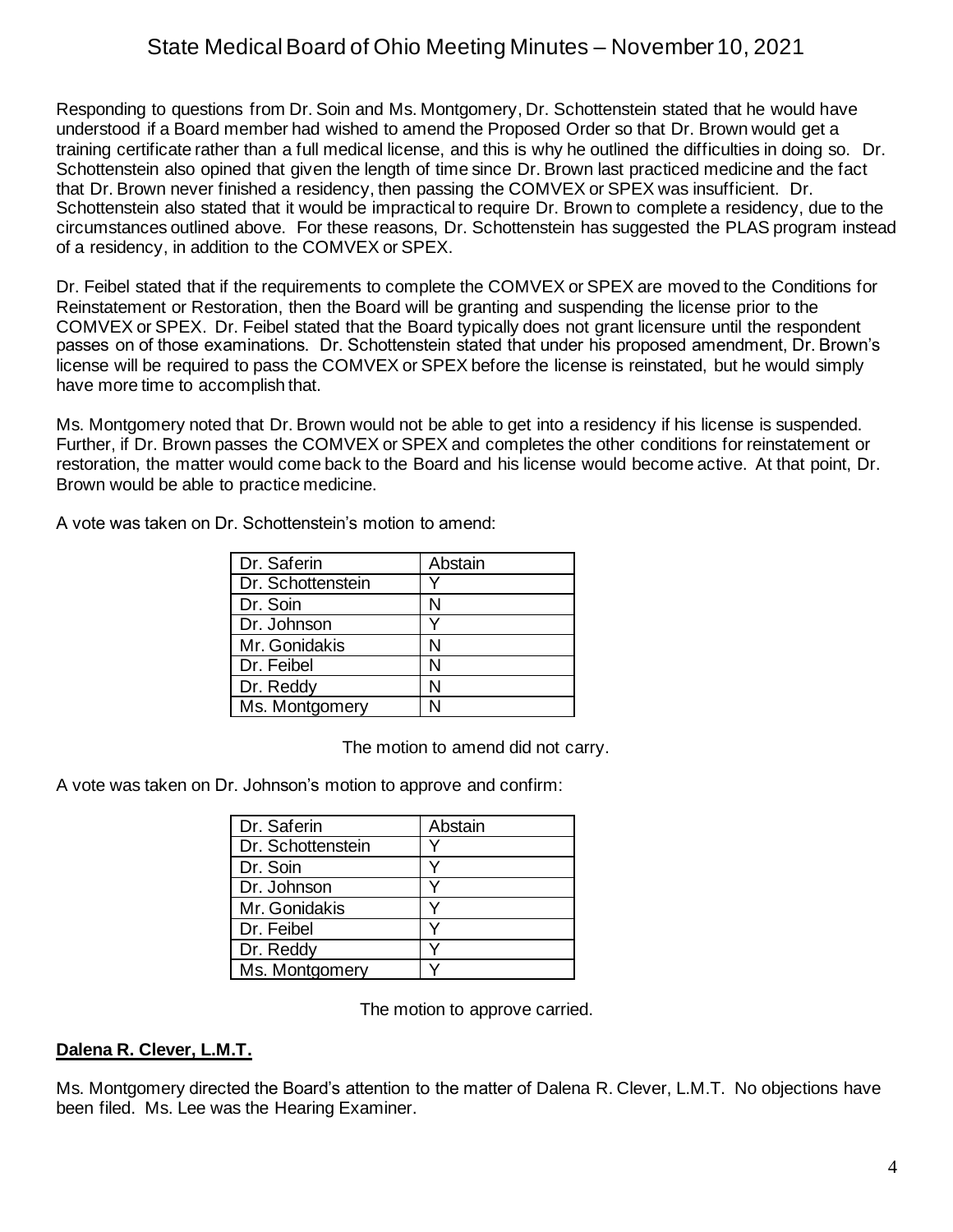#### **Dr. Reddy moved to approve and confirm the Proposed Findings of Fact, Conclusions, and Order in the matter of Ms. Clever. Mr. Gonidakis seconded the motion.**

Ms. Montgomery stated that she will now entertain discussion in the above matter.

Dr. Schottenstein stated that this is a psychologically-minded board and that the Medical Board's record is very strong regarding its works with licensees who are prone to mental or physical impairment, or prone to chemical dependency issues. The Board does not judge or discipline its licensees merely for having these various conditions; rather, the Board disciplines based on behavior, and licensees are responsible for their behavior.

Dr. Schottenstein stated that Ms. Clever is a registered sex offender, and it is untenable and unacceptable for the Board to have a registered sex offender actively practicing as a massage therapist. Dr. Schottenstein opined that there is no other appropriate order than permanent revocation in this matter. Dr. Schottenstein speculated that even Ms. Clever and her defense counsel would agree that it is generally unacceptable to have registered sex offenders actively practicing massage therapy. Therefore, what Ms. Clever and her counsel are asking for is an exception in this case based on mitigating circumstances. Dr. Schottenstein stated that it is a bridge too far for him to parse which sex offenders can practice and which cannot.

Dr. Schottenstein opined that a lesser order than permanent revocation would diminish the public's confident in the massage therapy profession and cause the public to question whether the Medical Board is doing its job. Dr. Schottenstein stated that the public needs to be confident that registered sex offenders are not practicing massage therapy and that there are no exceptions to that rule. Dr. Schottenstein stated that his goal is to protect the public and the massage therapy profession, not to punish Ms. Clever. Dr. Schottenstein pointed out that there was an underage victim in this case and this matter will always be part of the victim's story and his family's story. Dr. Schottenstein supported the Proposed Order to permanently revoke Ms. Clever's license to practice massage therapy in Ohio.

| Dr. Saferin       | Abstain |
|-------------------|---------|
| Dr. Schottenstein |         |
| Dr. Soin          |         |
| Dr. Johnson       |         |
| Mr. Gonidakis     |         |
| Dr. Feibel        |         |
| Dr. Reddy         |         |
| Ms. Montgomery    |         |

A vote was taken on Dr. Reddy's motion to approve and confirm:

The motion to approve carried.

### **Anand Kalepu, M.D.**

Ms. Montgomery directed the Board's attention to the matter of Anand Kalepu, M.D. No objections have been filed. Ms. Lee was the Hearing Examiner.

A request to address the Board has been filed on behalf of Dr. Kalepu. Five minutes will be allowed for that address.

Dr. Kalepu was represented by his attorney, Eric Jones.

Mr. Jones stated that Dr. Kalepu had an impeccable career as an employed hospital physician spanning four decades. Near the twilight of his career, Dr. Kalepu applied for a job practicing telemedicine part-time. Dr. Kalepu began working for a company called AffordADoc in December 2018. A few months later, AffordADoc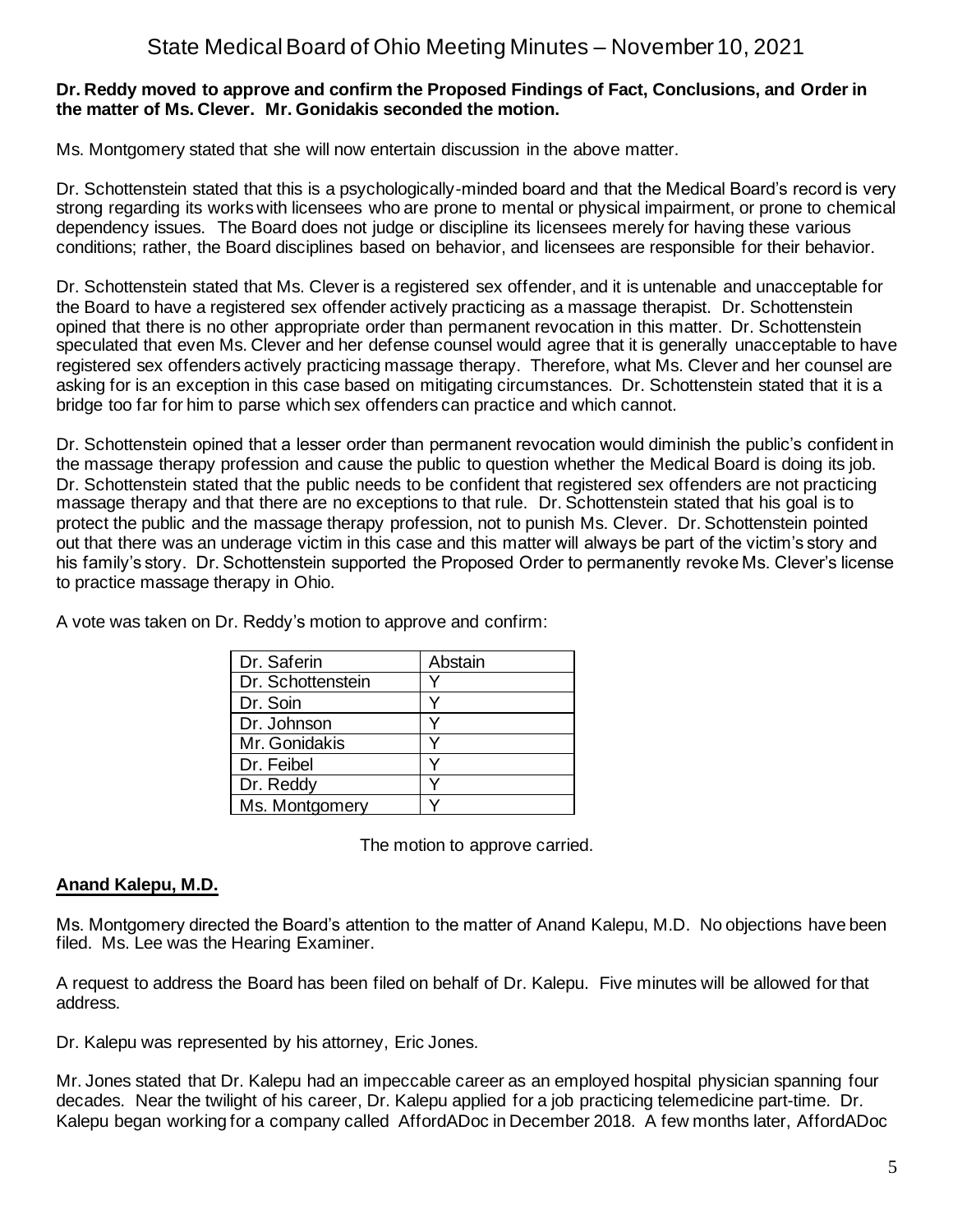abruptly ceased operations. Dr. Kalepu learned through a Google search that AffordADoc had been charged with the largest Medicare fraud case in United States history.

On December 23, 2019, Dr. Kalepu was charged with conspiracy to commit Medicare fraud and was informed that the charges carried potential 10-year prison sentence. On the same day, without seeing the evidence against him, Dr. Kalepu pleaded guilty and agreed to pay restitution and serve three years of probation in order to avoid even the slightest chance of a prison sentence. Dr. Kalepu was not asked to testify in exchange for his plea because he simply did not have information that was helpful to the prosecution.

Mr. Jones observed the hearing examiner's description of Dr. Kalepu's actions as willful ignorance rather than criminal. The hearing examiner found that Dr. Kalepu "Did nothing to determine how to properly prescribe via telemedicine and … did what AffordADoc told him to do." Mr. Jones stated that, unfortunately, this is true. For his entire career, Dr. Kalepu had been employed as a hospital physician and he had been focused on treating patients rather than the business and legal ends of health care. Dr. Kalepu had trusted AffordADoc, a nationally known and probably the largest telemedicine company in the nation that was making hundreds of millions, if not billions, of dollars in revenue, to properly instruct him on what he was supposed to do. This was Dr. Kalepu's first time practicing telemedicine.

Mr. Jones continued that the hearing examiner has recommended suspending Dr. Kalepu's medical license fo a minimum of one year and to permanently restrict him from practicing telemedicine. Mr. Jones found the permanent restriction from telemedicine to be reasonable, but he respectfully and humbly asked the Board to reconsider the proposed suspension. Dr. Kalepu is currently working part-time trying to finish putting his children through school, and his employer has submitted letters of recommendation testifying to his competency and clinical skills. Mr. Jones stated that at this stage, even a one-year suspension would inevitably be an end of Dr. Kalepu's career. Mr. Jones asked the Board to consider what would be in the best interest of the public.

Dr. Rothermel returned to the meeting at this time.

Dr. Kalepu stated that he had been working as a house physician at Marymount Hospital in 2018 when they were replacing physicians with nurse practitioners. Dr. Kalepu then applied for a position with AffordADoc, which he found in a Google search. Dr. Kalepu stated that it looked genuine and there were no adverse reports in the reviews on Google. Dr. Kalepu worked for AffordADoc for three-and-a-half months and all of his patients were in Long Island, New York.

Dr. Kalepu continued that AffordADoc turned out to be a scam and a fraud. Dr. Kalepu is currently working as a part-time physician at Advanced Orthopedics and Physical Therapy. Dr. Kalepu stated that he has three sons and they are still in college.

Dr. Kalepu stated that he is not practicing telemedicine anymore. Dr. Kalepu asked the Board to allow him to continue with his license.

Ms. Montgomery asked if the Assistant Attorney General wished to respond. Mr. Puckett stated that he wished to respond.

Mr. Puckett stated that he is here on behalf of Mr. Wakley, who handled this case. On Mr. Wakley's behalf, Mr. Puckett stated that they support the hearing examiner's Report and Recommendation.

#### **Dr. Johnson moved to approve and confirm the Proposed Findings of Fact, Conclusions of Law, and Proposed Order in the matter of Dr. Kalepu. Dr. Feibel seconded the motion.**

Ms. Montgomery stated that she will now entertain discussion in the above matter.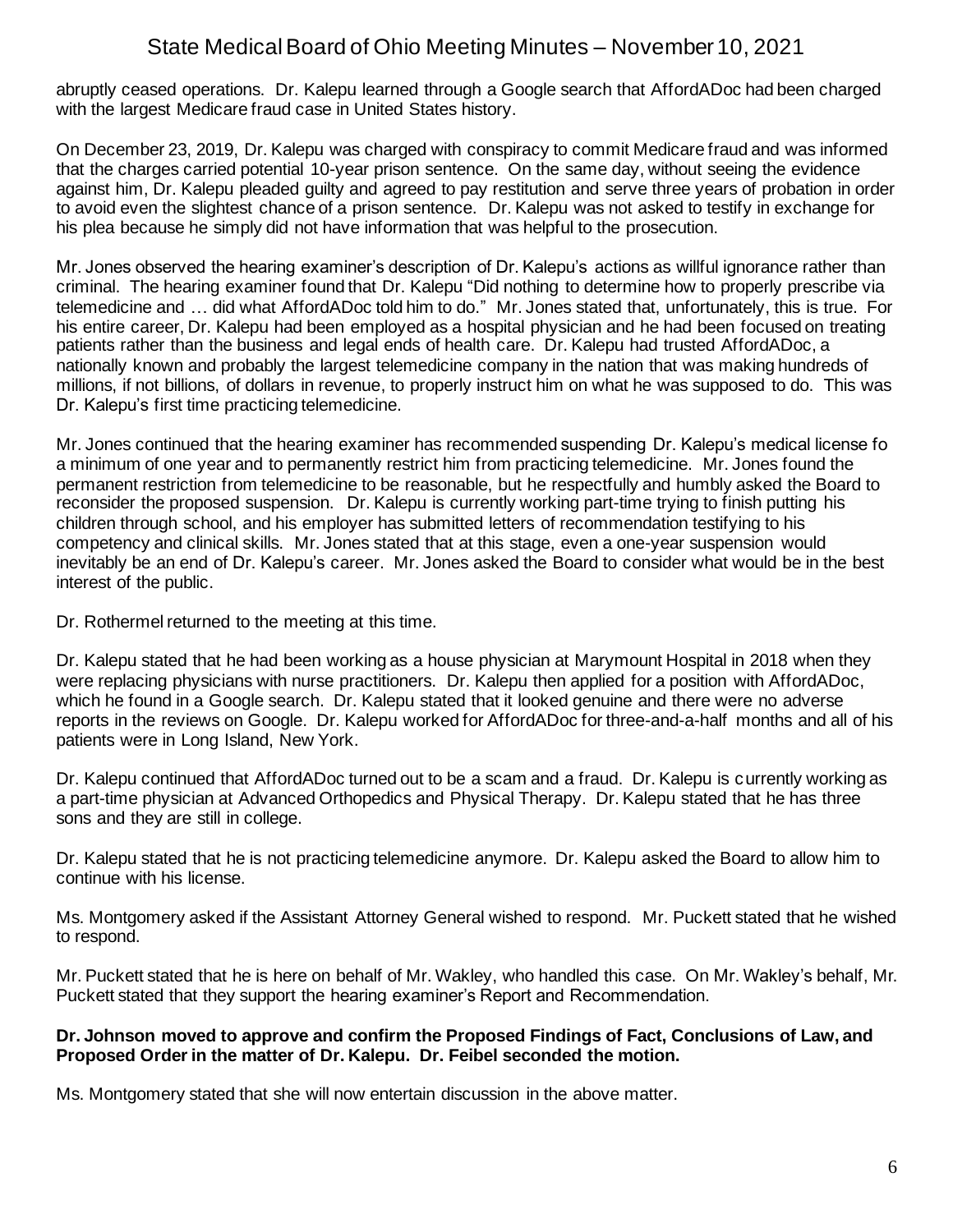Dr. Soin stated that the Board has previously seen instances in which physicians in the twilight of their careers enter new areas of practice and are not compliant with requirements, and thus become subject to discipline. Dr. Soin also appreciated the comments about willful ignorance, which he wished to discuss today.

Dr. Soin continued that in reviewing the pertinent record, it appears that Dr. Kalepu determined that every single patient he saw via telemedicine needed a back brace, shoulder brace, or some other type of brace. Dr. Soin stated that at some point in these circumstances, a physician must understand the indications for braces and when they are or are not appropriate. Dr. Soin noted that there are actually many downsides to bracing.

Dr. Soin stated that many physicians realize the financial incentive for durable medical equipment (DME). If a physician is practicing telemedicine and almost every patient gets DME, one has to wonder if it is legitimate medicine or if it is a front to distribute DME. Dr. Soin stated that a reasonable physician in the twilight of his or her career should recognize at some point that that is not appropriate. Dr. Soin found it somewhat questionable for Dr. Kalepu to portray himself as a victim who ended up in a fraud scheme that was perpetrated by someone else. Dr. Soin supported the hearing examiner's Proposed Order.

Dr. Feibel agreed with Dr. Soin's comments, but worried if the Proposed Order went far enough. Dr. Feibel stated that this case highlights the potential dangers of telemedicine and the reasons that the Board's Telemedicine Committee favors significant guardrails around the practice. Dr. Feibel stated that Dr. Kalepu's case is a classic example of the multiple opportunities for abuse in telemedicine and that the Board should view such cases harshly. Dr. Feibel also found Dr. Kalepu's testimony to be inconsistent with the record.

Dr. Feibel stated that he would favor a permanent revocation of Dr. Kalepu's license to practice medicine in Ohio, but he would like to hear more comments from other Board members before offering such an amendment.

Dr. Reddy stated that this case shows how physicians can do the wrong thing when they do not actually see the patient. Dr. Reddy reiterated that this behavior went on for three days and did not involve only one or two cases. Considering the bills that were created, Dr. Reddy opined that Dr. Kalepu should have realized the impropriety at some point and asked for at least one video conference with a patient with synchronous technology, but that never happened.

Ms. Montgomery noted that in the brief three-month period of improper billing, Dr. Kalepu made \$1.3 million in false claims as part of his involvement in the \$1.2 billion fraud scheme. Ms. Montgomery stated that \$1.3 million is a great deal of money for such a short period of time. By his own testimony, Dr. Kalepu was seeing a patient every 10 minutes. Ms. Montgomery was uncertain if she would describe them as "patients" because she saw no evidence of any application of physician education beyond checkmarks, particularly with regard to DME.

Ms. Montgomery stated that over the last few months the Medical Board has expressed itself clearly on the topic of telemedicine; specifically, the Board is supportive of telemedicine and recognizes that it has opened doors for people who otherwise may not have access to medical care. However, the Board also favors guardrails and an appropriate standard of care so that patients will be protected. Ms. Montgomery stated that she saw nothing to indicate that Dr. Kalepu had protected patients, nor did it appear that Dr. Kalepu did anything to indicate that he was practicing medicine rather than practicing making equipment orders. Ms. Montgomery stated that if a motion was made to amend the Proposed Order to a permanent revocation of Dr. Kalepu's medical license, she would probably agree with the amendment.

Mr. Gonidakis agreed with the other Board member's comments. Mr. Gonidakis stated that the record speaks for itself with regard to the Board's support of telemedicine, within appropriate boundaries, and that the Board will continue to work with the legislature on the topic. Mr. Gonidakis noted that Dr. Kalepu's improper billing continued for three months and opined that Dr. Kalepu should have recognized at least one of the red flags during that time.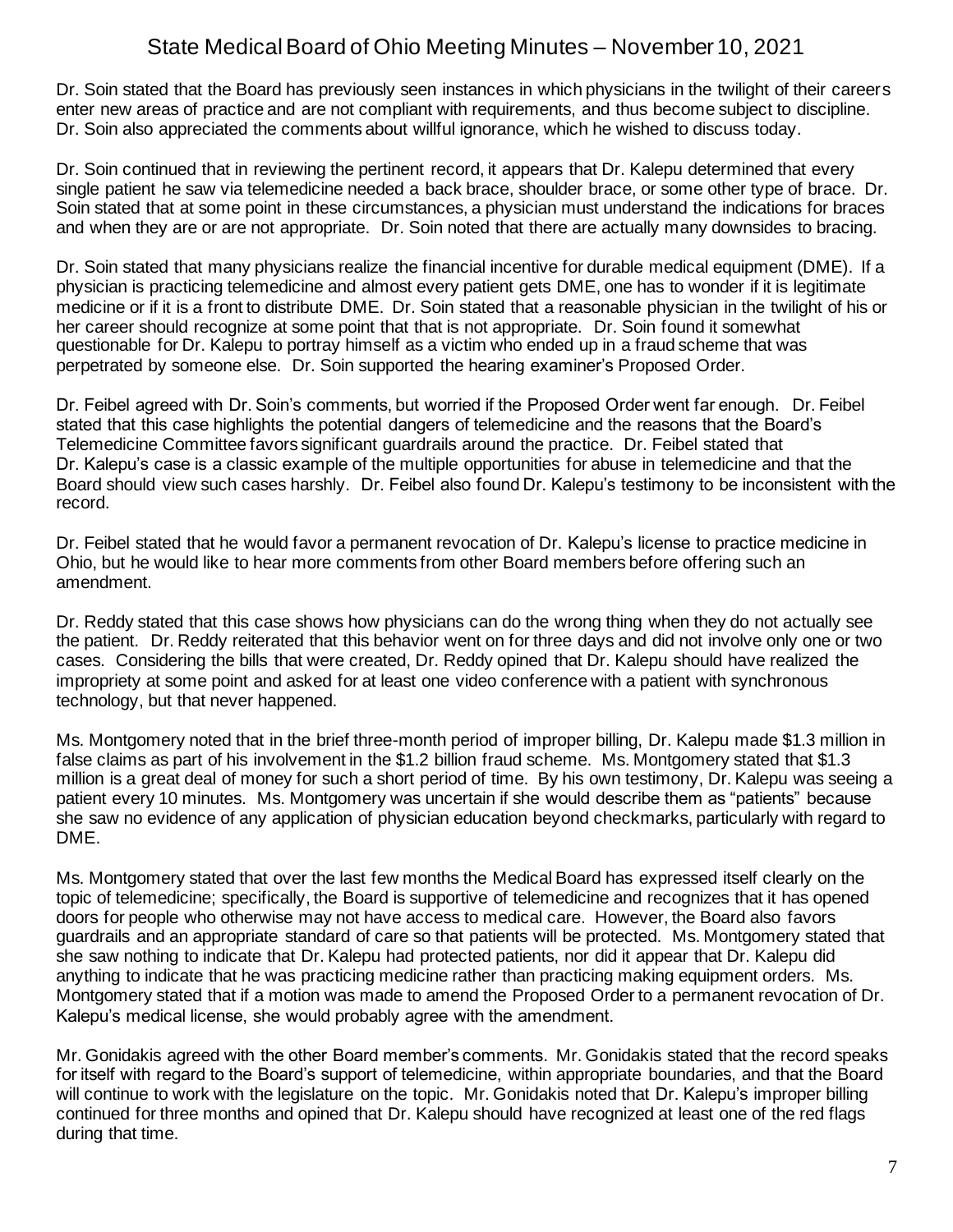Dr. Schottenstein concurred with the previous comments that have been made. Dr. Schottenstein opined that Dr. Kalepu had turned a blind eye to obvious red flags that he was participating in a scam. Dr. Schottenstein added that Dr. Kalepu had found a convenient, easy job in which he was essentially using his prescription pad as if it were a cash register, churning through patients with 10-minute phone calls that were obviously just a formality. Dr. Kalepu medically assessed the patients only in the loosest sense of the word, without taking his own history, performing his own physical examination, or using discretion or medical judgment. Dr. Schottenstein opined that Dr. Kalepu had not been practicing medicine at all. Dr. Schottenstein did not perceive a bona fide physician/patient relationship inherent in these encounters.

Dr. Schottenstein questioned Dr. Kalepu's judgment with regard to his decision-making and his ethics. Dr. Schottenstein did not perceive recklessness on Dr. Kalepu's part, but he believed Dr. Kalepu had been negligent and should have known better. Dr. Schottenstein supported the Proposed Order, but was also appreciative of arguments in favor of permanent revocation of Dr. Kalepu's medical license.

#### **Dr. Feibel moved to amend the Proposed Order to a permanent revocation of Dr. Kalepu's license to practice medicine and surgery in Ohio, maintaining the proposed \$18,000 fine. Mr. Gonidakis seconded the motion.**

Dr. Feibel reiterated that he did not find Dr. Kalepu's testimony to be credible. Dr. Feibel opined that Dr. Kalepu must have known what he was doing was wrong, and he did not find testimony to the contrary believable. Dr. Feibel stated that the Board supports telemedicine, but it must hold telemedicine practitioners to the standard of care. Having heard the comments of other Board members, Dr. Feibel felt that anything less than permanent revocation would not be an appropriate sanction.

Dr. Soin reminded the Board members that, irrespective of telemedicine, Dr. Kalepu pleaded guilty to his complicity in a scheme that involved \$1.2 billion dollars of fraud, supposedly the largest health care fraud in U.S. history.

| Dr. Rothermel     | Abstain |
|-------------------|---------|
| Dr. Saferin       | Abstain |
| Dr. Soin          |         |
| Dr. Schottenstein |         |
| Dr. Johnson       |         |
| Mr. Gonidakis     |         |
| Dr. Reddy         |         |
| Dr. Feibel        |         |
| Ms. Montgomery    |         |

A vote was taken on Dr. Feibel's motion to amend:

The motion to approve carried.

**Dr. Reddy moved to approve and confirm the Proposed Findings of Fact, Conclusions of Law, and Proposed Order, as amended, in the matter of Dr. Kalepu. Dr. Johnson seconded the motion.** A vote was taken:

| Dr. Rothermel     | Abstain |
|-------------------|---------|
| Dr. Saferin       | Abstain |
| Dr. Soin          |         |
| Dr. Schottenstein |         |
| Dr. Johnson       |         |
| Mr. Gonidakis     |         |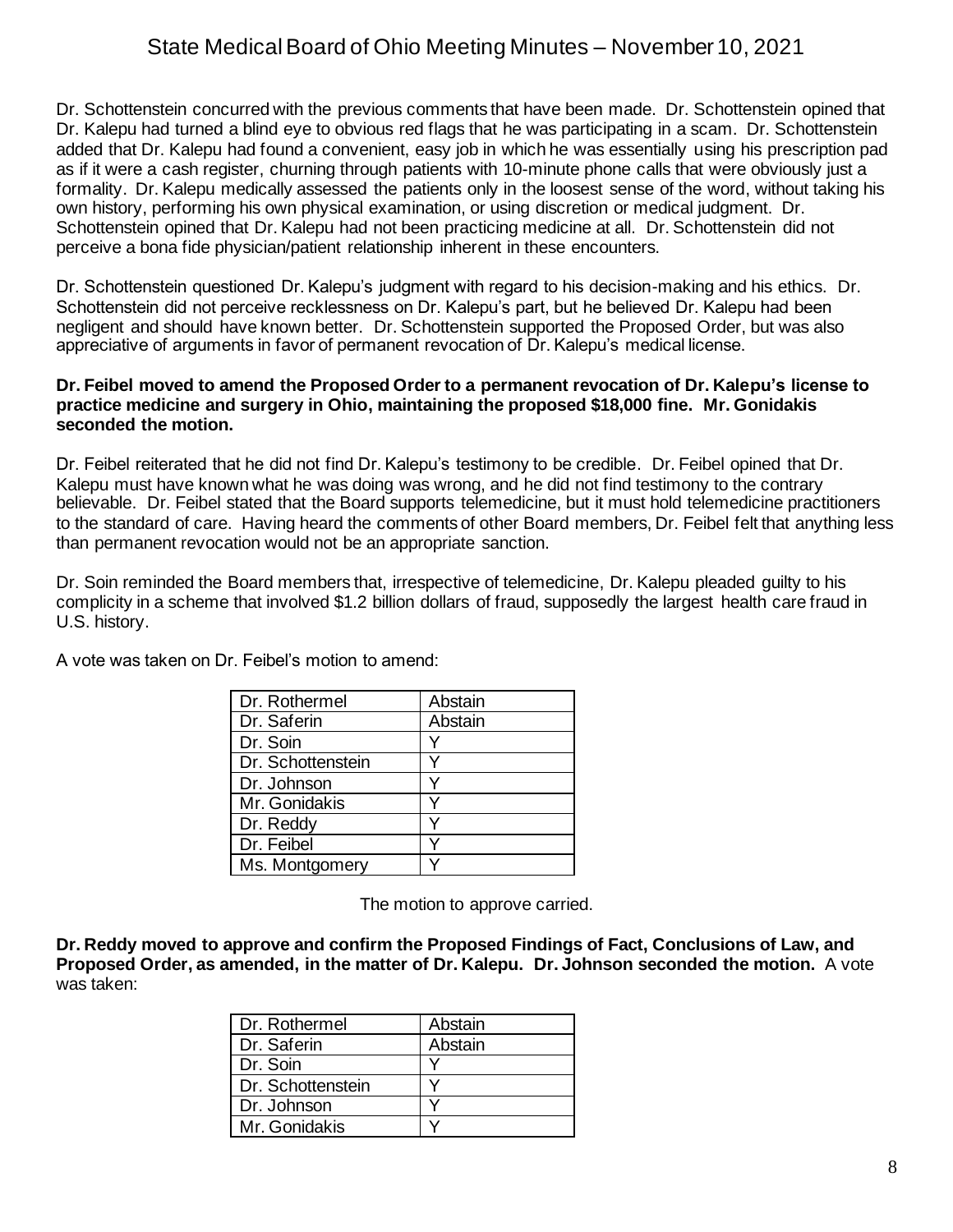| Dr. Reddy      |  |
|----------------|--|
| Dr. Feibel     |  |
| Ms. Montgomery |  |

The motion to approve carried.

### **Ronald David Smith, M.D.**

Ms. Montgomery directed the Board's attention to the matter of Ronald David Smith, M.D. No objections have been filed. Ms. Shamansky was the Hearing Examiner.

#### **Dr. Johnson moved to approve and confirm the Proposed Findings of Fact, Conclusions, and Order in the matter of Dr. Smith. Dr. Feibel seconded the motion.**

Ms. Montgomery stated that she will now entertain discussion in the above matter.

Dr. Schottenstein stated that this is a case of mitigation. Dr. Schottenstein perceived that Dr. Smith's testimony was sincere and it evoked sympathy, and he further opined that Dr. Smith is dedicated to maintaining his sobriety of almost two years. It was meaningful to Dr. Schottenstein that both the hearing examiner and the State believe Dr. Smith should have opportunity to practice in Ohio if he can demonstrate continued sobriety. Dr. Schottenstein also found it meaningful that the North Carolina Medical Board granted Dr. Smith a license in a consent agreement; North Carolina has a strong board and Dr. Schottenstein respected their opinion.

Dr. Schottenstein stated that the Proposed Order requires Dr. Smith to show evidence of full unrestricted licensure in North Carolina as condition for reinstatement of his Ohio medical license. Dr. Schottenstein noted that although Dr. Smith is not currently practicing, the North Caroline consent agreement allows him to practice in that state. Dr. Schottenstein noted that the North Carolina consent agreement states that Dr. Smith shall maintain his current contract with the North Carolina Physicians Health Program which goes through the year 2025 or be restricted. Therefore, Dr. Smith is not considered to have an unrestricted license in North Carolina even though he is allowed to practice there. So under the Proposed Order, Dr. Smith would have to wait until 2025 to reinstate his Ohio license unless he is released from the North Carolina agreement early. Dr. Schottenstein speculated that early release is not likely due to Dr. Smith's history of several relapses.

Dr. Schottenstein opined that the Proposed Order is appropriate and is typically how the Board handles matters of this nature. Dr. Schottenstein wondered why this matter did not come to the Board as a consent agreement rather than a Report and Recommendation. Dr. Schottenstein further wondered if, given Dr. Smith's history of severe alcohol use and multiple relapses, and the fact that the Board members often do not get much information from such consent agreements, if the staff wanted to bring this to hearing as a means of gathering additional information. If that is the case, Dr. Schottenstein appreciated it.

Dr. Feibel asked if it was possible to require a practice plan and/or a monitoring physician for Dr. Smith when his license is reinstated. Dr. Schottenstein noted that according to the record, Dr. Smith does not intend to return to Ohio and he is currently residing in Connecticut. Dr. Schottenstein stated that an amendment to the Proposed Order would be needed to require a practice plan and monitoring physician. Ms. Montgomery stated that additional monitoring may be desirable, stating that a lot can happen in four years.

Dr. Feibel noted that with telemedicine, Dr. Smith can be in Connecticut and still practice in Ohio. Dr. Feibel agreed with Ms. Montgomery that many things, both positive and negative, can happen in four years and the Board may not be aware of such changes. Dr. Feibel agreed that Dr. Smith's Ohio license should be eventually reinstated, but considered that the Board may want guardrails in the form of a two-year probation with a practice plan and a monitoring physician. Dr. Schottenstein stated that he did not have the same concerns because there have only been issues with Dr. Smith's maintenance of sobriety, not his competency to practice. Dr. Feibel noted that Dr. Smith was not cited for impairment, so the Board lacks the ability to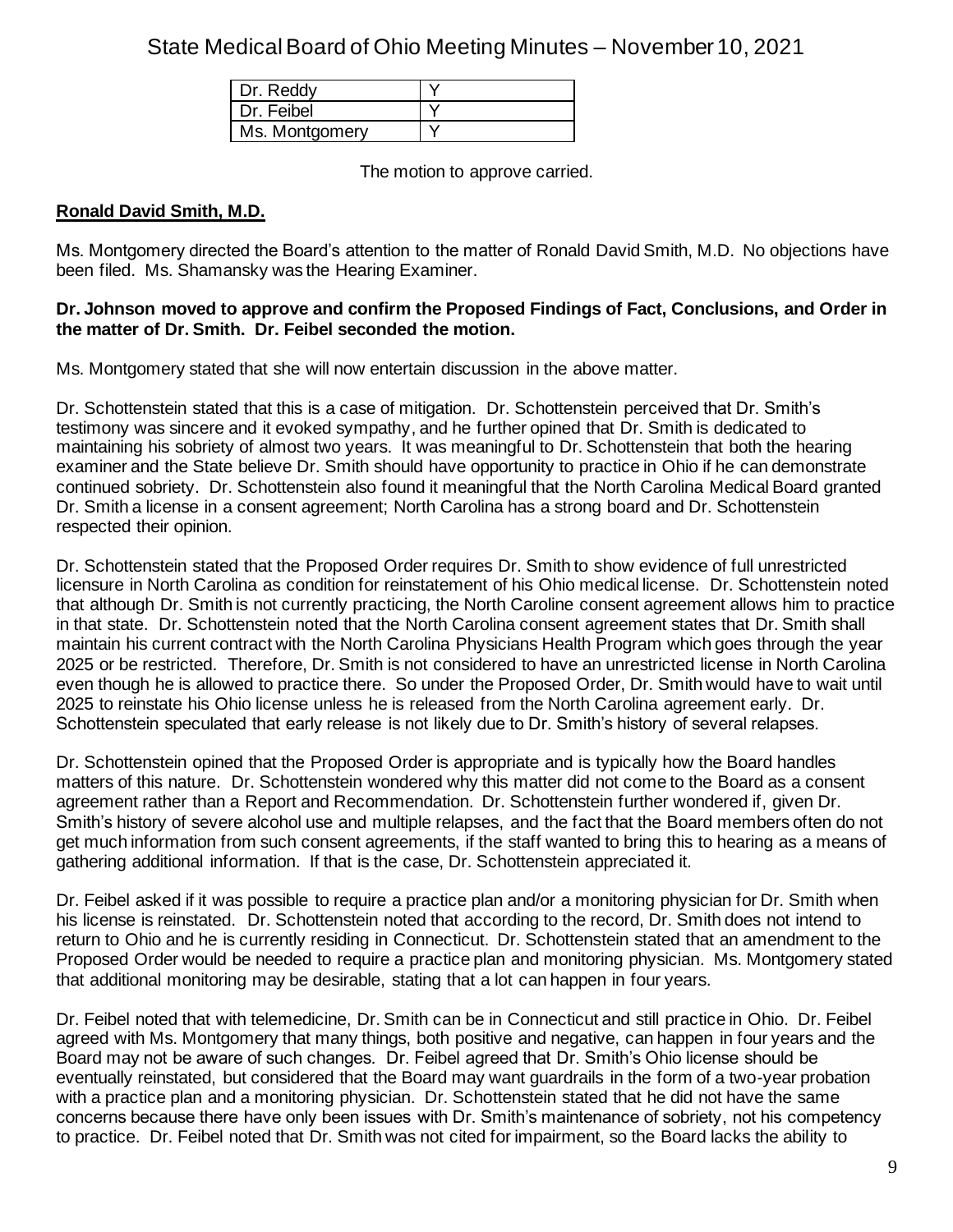monitor him for that. Dr. Feibel felt that a practice monitor would help ensure that Dr. Smith 's practicing appropriately, but he did not wish to make the motion to amend if there was no support for it.

A vote was taken on Dr. Johnson's motion to approve and confirm:

| Dr. Rothermel     | Abstain |
|-------------------|---------|
| Dr. Saferin       | Abstain |
| Dr. Schottenstein |         |
| Dr. Soin          |         |
| Dr. Johnson       |         |
| Mr. Gonidakis     |         |
| Dr. Reddy         |         |
| Dr. Feibel        |         |
| Ms. Montgomery    |         |

The motion to approve carried.

## **FINDINGS, ORDERS, AND JOURNAL ENTRIES**

Ms. Montgomery stated that in the following matters, the Board issued Notices of Opportunity for Hearing, and documentation of Service was received for each. There were no timely requests for hearing filed, and more than 30 days have elapsed since the mailing of the Notices. These matters are therefore before the Board for final disposition. These matters are non-disciplinary in nature, and therefore all Board members may vote.

Dr. Feibel exited the meeting at this time.

## **Karen L. Carcioppolo, M.T.**

Ms. Montgomery stated that on September 8, 2021, the Board authorized issuance of a Notice of Opportunity for Hearing to Karen L. Carcioppolo, M.T., informing her that the State Medical Board of Ohio proposed to approve her application for restoration of her license to practice massage therapy, provided that she take and pass the Massage and Bodywork Licensing Examination (MBLEx) due to the fact that Ms. Carcioppolo has not engaged in the active practice of massage therapy for more than two years.

**Dr. Saferin moved to find that the facts set forth in the September 8, 2021 Notice of Opportunity for Hearing have been proven to be true by a preponderance of the evidence, and that the Board enter an Order, effective immediately upon mailing, approving Ms. Carcioppolo's application for restoration, provided that she takes and passes the MBLEx within six months of the date of mailing of this order. Dr. Reddy seconded the motion.** A vote was taken:

| Dr. Rothermel     |  |
|-------------------|--|
| Dr. Saferin       |  |
| Dr. Soin          |  |
| Dr. Schottenstein |  |
| Dr. Johnson       |  |
| Mr. Gonidakis     |  |
| Dr. Reddy         |  |
| Ms. Montgomery    |  |

The motion carried.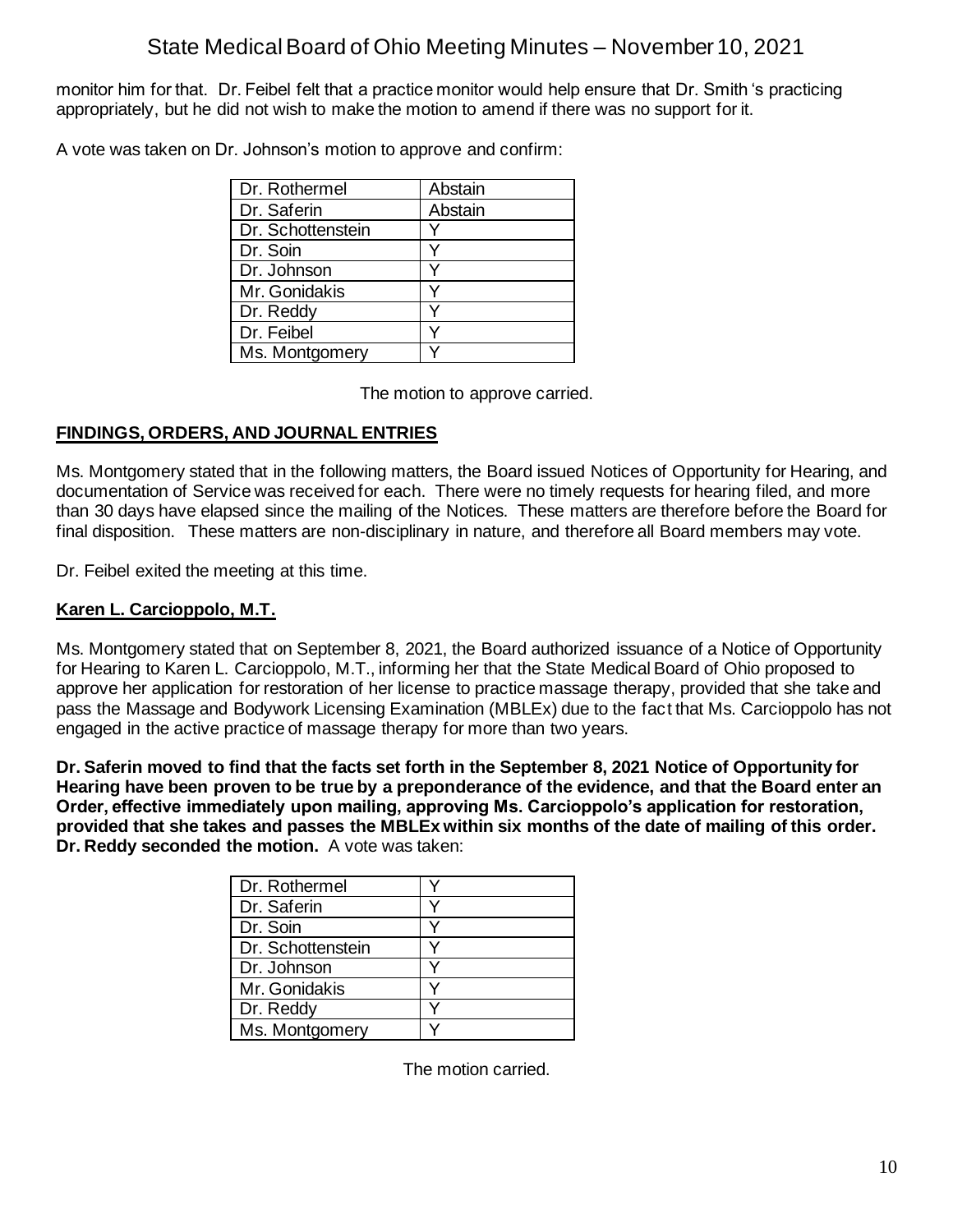### **Angela Fogle**

Ms. Montgomery stated that on August 11, 2021, the Board authorized issuance of a Notice of Opportunity for a Hearing to Angela Fogle, informing her that the State Medical Board of Ohio proposed to deny her application for a license to practice respiratory care, because she has not successfully passed an examination approved by the Board. Specifically, Ms. Fogle has not provided documentation that she has completed the required Clinical Simulation Examination (CSE) to obtain Registered Respiratory Therapist (RRT) certification.

**Dr. Reddy moved to find that the facts set forth in the August 11, 2021 Notice of Opportunity for Hearing have been proven to be true by a preponderance of the evidence, and that the Board enter an Order, effective immediately upon mailing, denying Ms. Fogle's application for a license to practice respiratory care in the State of Ohio. Dr. Saferin seconded the motion.** A vote was taken:

| Dr. Rothermel     |  |
|-------------------|--|
| Dr. Saferin       |  |
| Dr. Soin          |  |
| Dr. Schottenstein |  |
| Dr. Johnson       |  |
| Mr. Gonidakis     |  |
| Dr. Reddy         |  |
| Ms. Montgomery    |  |

The motion carried.

#### **Jinrong H. Hedrick**

Ms. Montgomery stated that on September 8, 2021, the Board authorized issuance of a Notice of Opportunity for Hearing to Jinrong H. Hedrick, informing her that the State Medical Board of Ohio proposed to deny her application for a license to practice massage therapy because she does not hold a diploma or certificate from a school, college or institution in another state or jurisdiction that meets the Board's required course of instruction, and hasn't held a current license, registration or certificate of good standing for massage therapy in another state for at least the preceding five years. Specifically, Ms. Hedrick's program was deficient in the areas of 1) Anatomy, Physiology and Pathology; and 2) Ethics.

**Dr. Reddy moved to find that the facts set forth in the September 8, 2021 Notice of Opportunity for Hearing have been proven to be true by a preponderance of the evidence, and that the Board enter an Order, effective immediately upon mailing, denying Ms. Hedrick's application for a license to practice respiratory care in the State of Ohio. Dr. Johnson seconded the motion.** A vote was taken:

| Dr. Rothermel     |  |
|-------------------|--|
| Dr. Saferin       |  |
| Dr. Soin          |  |
| Dr. Schottenstein |  |
| Dr. Johnson       |  |
| Mr. Gonidakis     |  |
| Dr. Reddy         |  |
| Ms. Montgomery    |  |

The motion carried.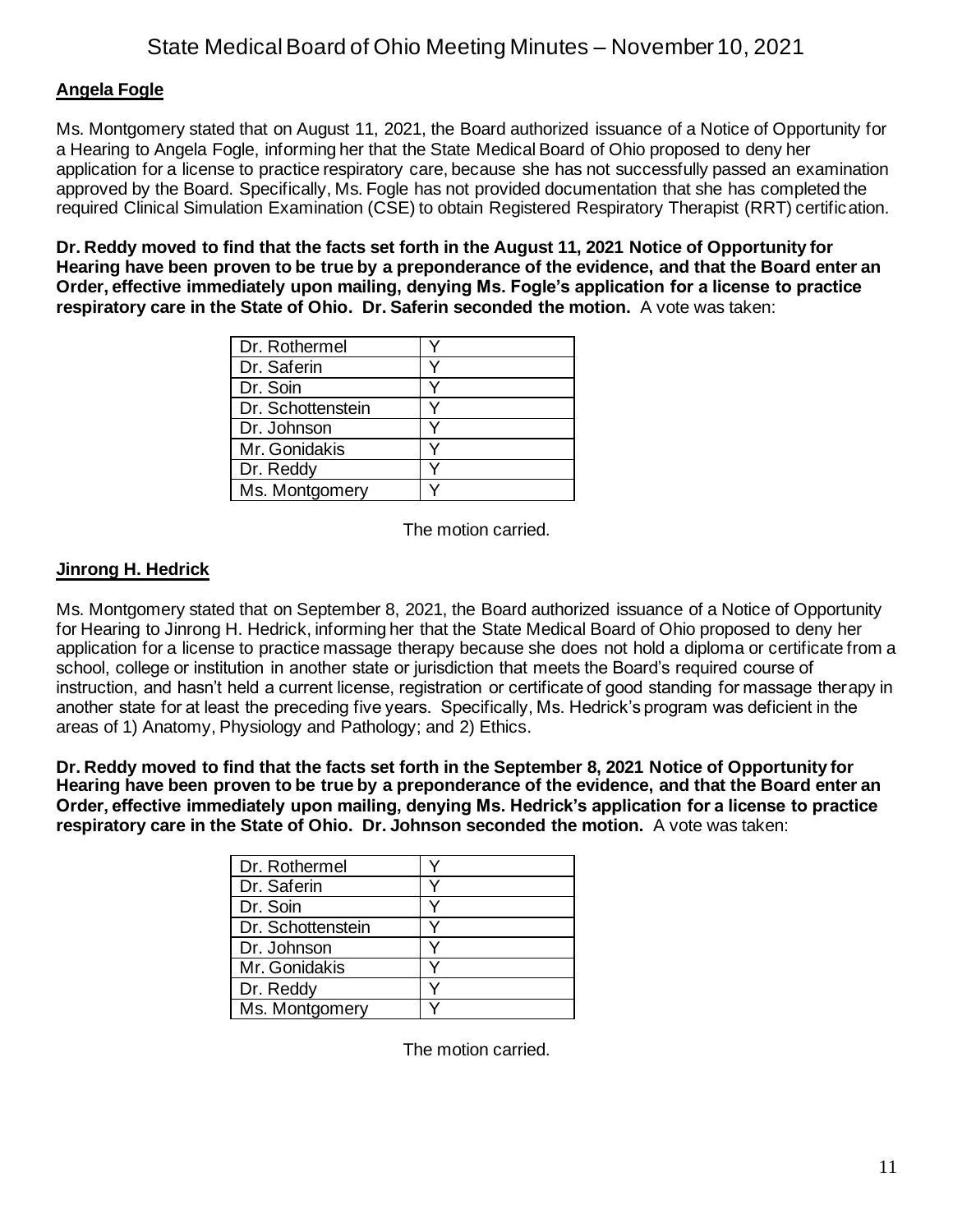#### **Isaac N. Yah**

Ms. Montgomery stated that on September 8, 2021, the Board authorized issuance of a Notice of Opportunity for a Hearing to Isaac N. Yah, informing him that the State Medical Board of Ohio proposed to deny his application for a license to practice respiratory care, because he has not successfully passed an examination approved by the Board. Specifically, Mr. Yah has not provided documentation that he has completed the required Clinical Simulation Examination (CSE) to obtain Registered Respiratory Therapist (RRT) certification.

**Dr. Johnson moved to find that the facts set forth in the September 8, 2021 Notice of Opportunity for Hearing have been proven to be true by a preponderance of the evidence, and that the Board enter an Order, effective immediately upon mailing, denying Mr. Yah's application for a license to practice respiratory care in the State of Ohio. Dr. Saferin seconded the motion.** A vote was taken:

| Dr. Rothermel     |  |
|-------------------|--|
| Dr. Saferin       |  |
| Dr. Soin          |  |
| Dr. Schottenstein |  |
| Dr. Johnson       |  |
| Mr. Gonidakis     |  |
| Dr. Reddy         |  |
| Ms. Montgomery    |  |

The motion carried.

Dr. Feibel returned to the meeting at this time.

#### **Sara Oliver**

Ms. Montgomery stated that On September 8, 2021, the Board authorized issuance of a Notice of Opportunity for Hearing to Sara Oliver, M.T., informing her that the State Medical Board of Ohio proposed to approve her application for a license to practice massage therapy, provided that she take and pass the Massage and Bodywork Licensing Examination (MBLEx) due to the fact that Ms. Oliver has not engaged in the active practice of massage therapy for more than two years.

**Dr. Saferin moved to find that the facts set forth in the September 8, 2021 Notice of Opportunity for Hearing have been proven to be true by a preponderance of the evidence, and that the Board enter an Order, effective immediately upon mailing, approving Ms. Oliver's application for restoration, provided that she takes and passes the MBLEx within six months of the date of mailing of this order. Dr. Reddy seconded the motion.** A vote was taken:

| Dr. Rothermel     |  |
|-------------------|--|
| Dr. Saferin       |  |
| Dr. Soin          |  |
| Dr. Schottenstein |  |
| Dr. Johnson       |  |
| Mr. Gonidakis     |  |
| Dr. Reddy         |  |
| Dr. Feibel        |  |
| Ms. Montgomery    |  |

The motion carried.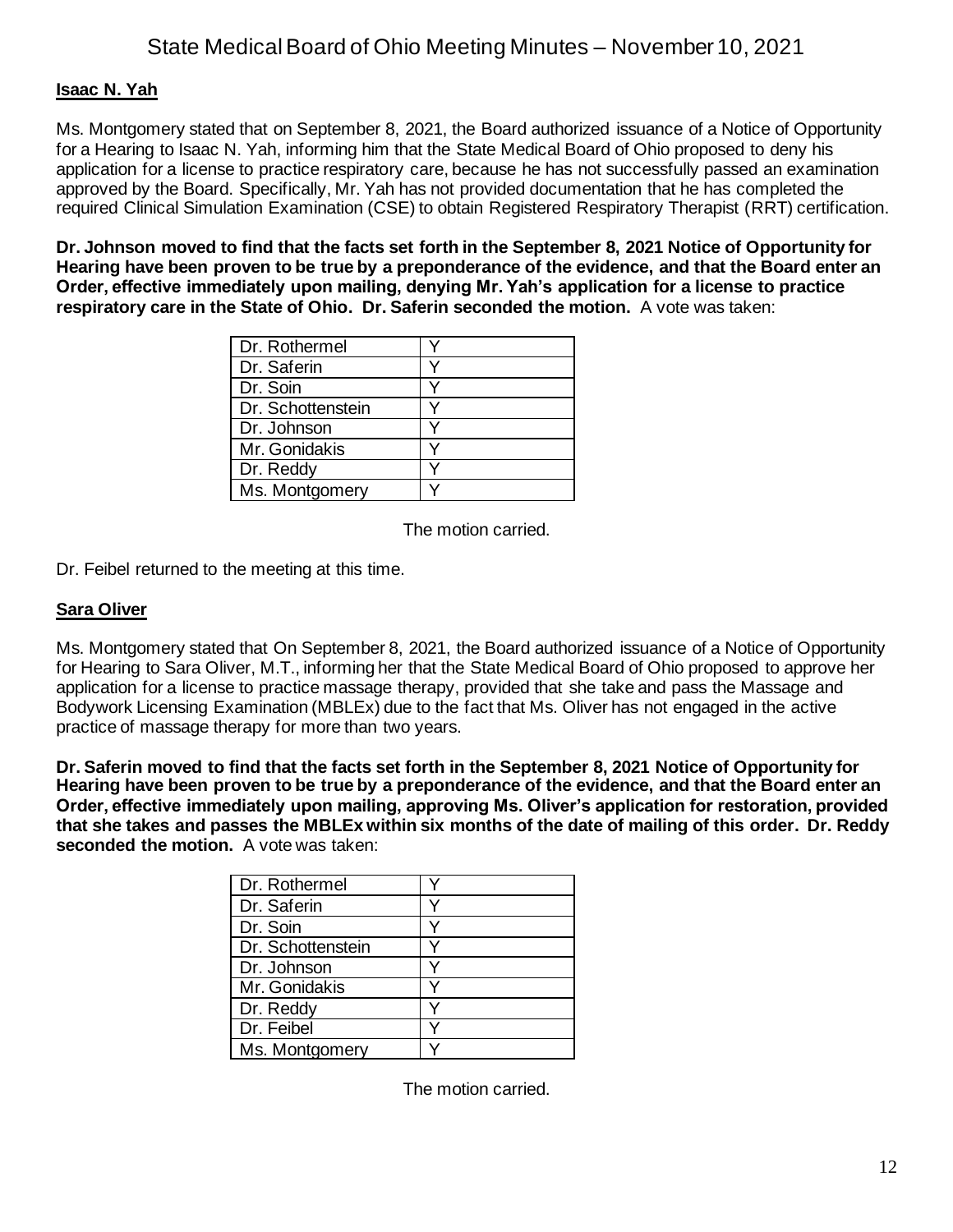#### **EXECUTIVE SESSION**

**Dr. Reddy moved to go into Executive Session to confer with the Medical Board's attorneys on matters of pending or imminent court action; and for the purpose of deliberating on proposed consent agreements in the exercise of the Medical Board's quasi-judicial capacity; and to consider the appointment, employment, dismissal, discipline, promotion, demotion, or compensation of a public employee or official. Dr. Saferin seconded the motion.** A vote was taken:

| Dr. Rothermel     |  |
|-------------------|--|
| Dr. Saferin       |  |
| Dr. Soin          |  |
| Dr. Schottenstein |  |
| Dr. Johnson       |  |
| Mr. Gonidakis     |  |
| Dr. Reddy         |  |
| Dr. Feibel        |  |
| Ms. Montgomery    |  |

The motion carried.

The Board went into Executive Session at 11:11 a.m. and returned to public session at 12:33 p.m.

The Board meeting was recessed at 12:33 p.m. and resumed at 1:27 p.m.

Dr. Bechtel was present when the meeting resumed.

#### **SETTLEMENT AGREEMENTS**

#### **Joshua Aaron Shuh, D.O.**

**Dr. Johnson moved to ratify the proposed Consent Agreement with Dr. Keating. Dr. Reddy seconded the motion.** A vote was taken:

| Dr. Rothermel     | Abstain |
|-------------------|---------|
| Dr. Saferin       | Abstain |
| Dr. Soin          |         |
| Dr. Schottenstein |         |
| Dr. Johnson       |         |
| Mr. Gonidakis     |         |
| Dr. Bechtel       |         |
| Dr. Reddy         |         |
| Dr. Feibel        |         |
| Ms. Montgomery    |         |

The motion carried.

#### **Douglas B. Bober, M.D.**

**Dr. Reddy moved to ratify the proposed Permanent Surrender with Dr. Bober. Dr. Johnson seconded the motion.** A vote was taken:

| Dr. Rothermel | Abstain |
|---------------|---------|
| Dr. Saferin   | Abstain |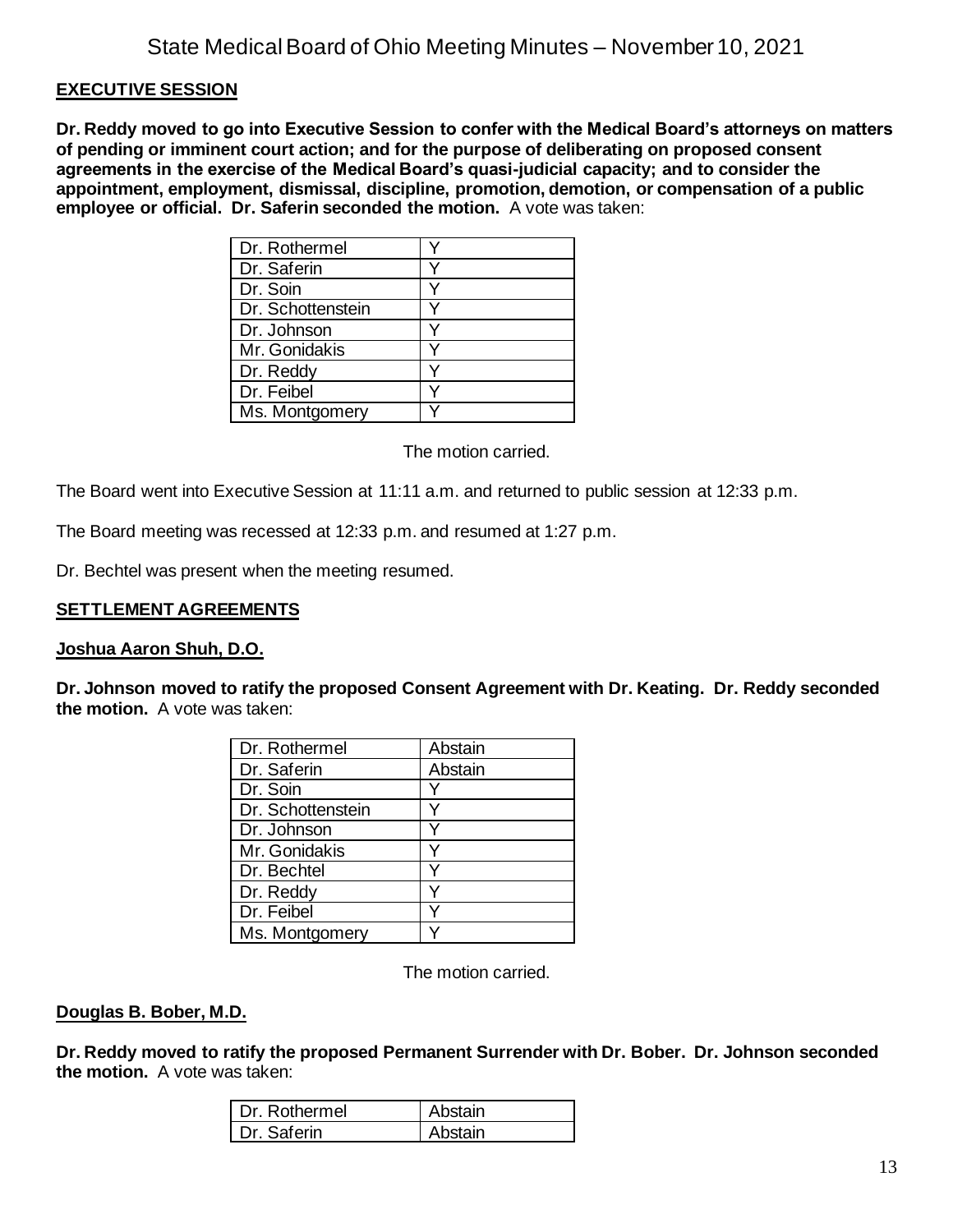| Dr. Schottenstein |  |
|-------------------|--|
| Dr. Soin          |  |
| Dr. Johnson       |  |
| Mr. Gonidakis     |  |
| Dr. Bechtel       |  |
| Dr. Reddy         |  |
| Dr. Feibel        |  |
| Ms. Montgomery    |  |

The motion carried.

### **Regina Arthurlina Yaskey, M.D.**

**Dr. Reddy moved to ratify the proposed Consent Agreement with Dr. Yaskey. Dr. Schottenstein seconded the motion.** A vote was taken:

| Dr. Rothermel     | Abstain |
|-------------------|---------|
| Dr. Saferin       | Abstain |
| Dr. Soin          |         |
| Dr. Schottenstein |         |
| Dr. Johnson       |         |
| Mr. Gonidakis     |         |
| Dr. Bechtel       |         |
| Dr. Reddy         |         |
| Dr. Feibel        |         |
| Ms. Montgomery    |         |

The motion carried.

#### **Suzette Lynn Huenefeld, M.D.**

**Dr. Reddy moved to ratify the proposed Permanent Surrender with Dr. Huenefeld. Dr. Feibel seconded the motion.** A vote was taken:

| Dr. Rothermel     | Abstain |
|-------------------|---------|
| Dr. Saferin       | Abstain |
| Dr. Soin          |         |
| Dr. Schottenstein |         |
| Dr. Johnson       |         |
| Mr. Gonidakis     |         |
| Dr. Bechtel       | Abstain |
| Dr. Reddy         |         |
| Dr. Feibel        |         |
| Ms. Montgomery    |         |

The motion carried.

#### **Stephen T. House, M.D.**

**Dr. Reddy moved to ratify the proposed Consent Agreement with Dr. House. Dr. Feibel seconded the motion.** A vote was taken:

| Dr. Rothermel | Abstain |
|---------------|---------|
|---------------|---------|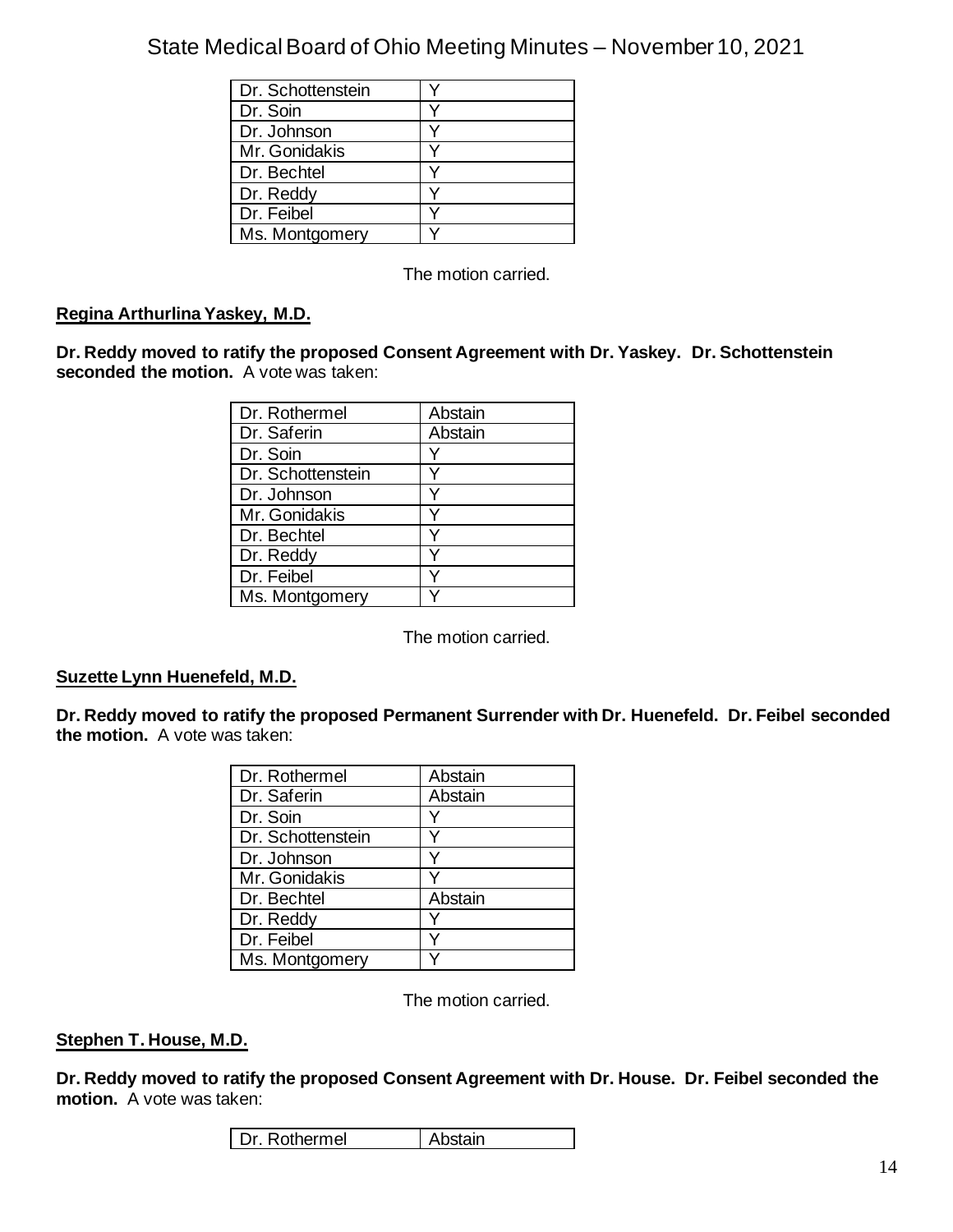| Dr. Saferin       | Abstain |
|-------------------|---------|
| Dr. Soin          |         |
| Dr. Schottenstein |         |
| Dr. Johnson       |         |
| Mr. Gonidakis     |         |
| Dr. Bechtel       | Abstain |
| Dr. Reddy         |         |
| Dr. Feibel        |         |
| Ms. Montgomery    |         |

The motion carried.

## **CVR, M.D.**

**Dr. Johnson moved to ratify the proposed Consent Agreement with CVR, M.D. Reed. Dr. Bechtel seconded the motion.** A vote was taken:

| Dr. Rothermel     | Abstain |
|-------------------|---------|
| Dr. Saferin       | Abstain |
| Dr. Soin          |         |
| Dr. Schottenstein |         |
| Dr. Johnson       |         |
| Mr. Gonidakis     |         |
| Dr. Feibel        | N       |
| Dr. Bechtel       |         |
| Dr. Reddy         | N       |
| Ms. Montgomery    |         |

Having failed to achieve six affirmative votes, the motion did not carry.

#### **Lora L. Thaxton, M.D.**

**Dr. Reddy moved to ratify the proposed Permanent Surrender with Dr. Thaxton. Dr. Johnson seconded the motion.** A vote was taken:

| Dr. Rothermel     | Abstain |
|-------------------|---------|
| Dr. Saferin       | Abstain |
| Dr. Soin          |         |
| Dr. Schottenstein |         |
| Dr. Johnson       |         |
| Mr. Gonidakis     |         |
| Dr. Bechtel       | Abstain |
| Dr. Reddy         |         |
| Dr. Feibel        |         |
| Ms. Montgomery    |         |

The motion carried.

#### **Jimmy Mike Henry, M.D.**

**Dr. Reddy moved to ratify the proposed Permanent Surrender with Dr. Henry. Dr. Johnson seconded the motion.** A vote was taken: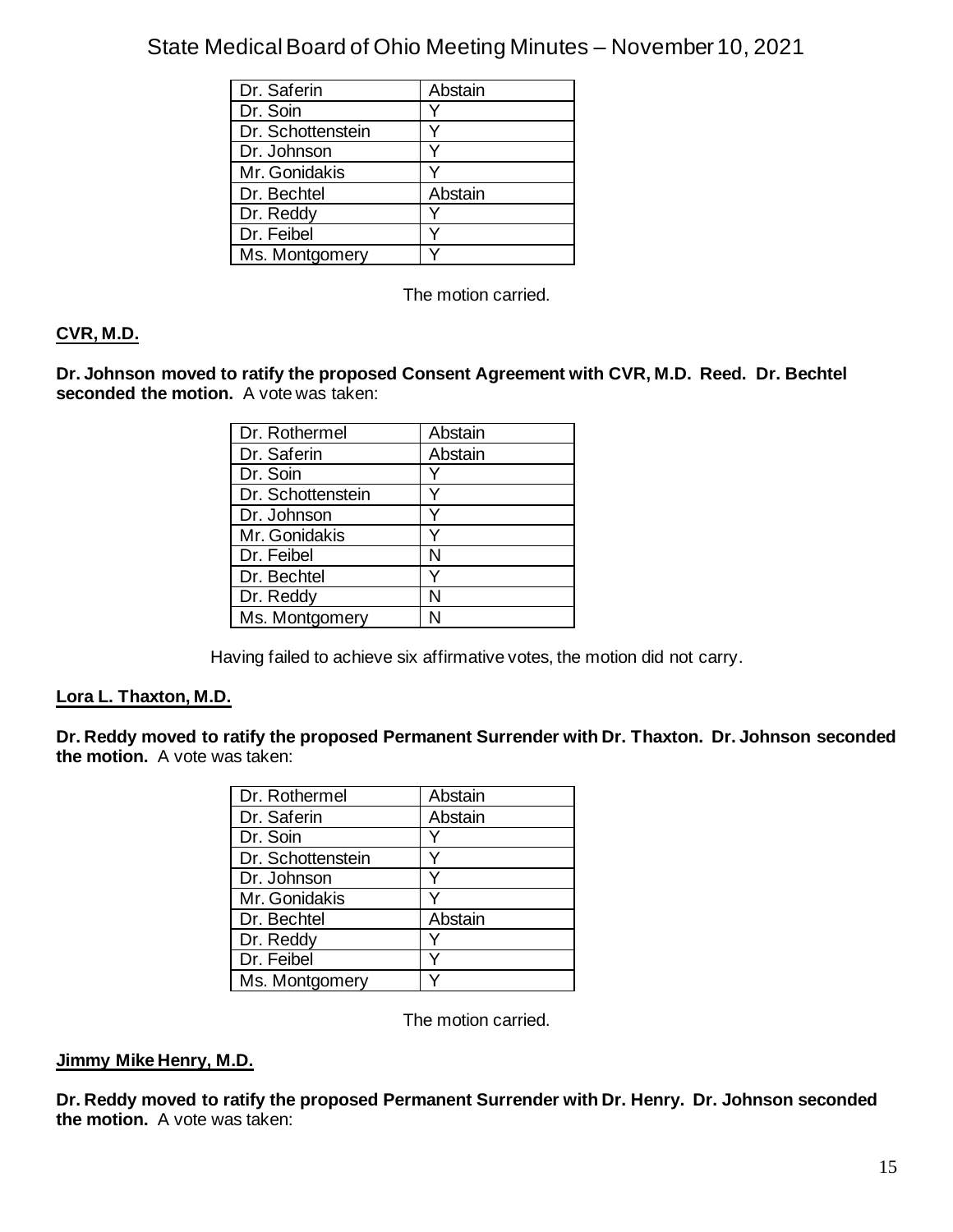| Dr. Rothermel     | Abstain |
|-------------------|---------|
| Dr. Saferin       | Abstain |
| Dr. Soin          |         |
| Dr. Schottenstein |         |
| Dr. Johnson       |         |
| Mr. Gonidakis     |         |
| Dr. Bechtel       | Abstain |
| Dr. Reddy         |         |
| Dr. Feibel        |         |
| Ms. Montgomery    |         |

The motion carried.

### **Fabian Soto, L.M.T.**

**Dr. Bechtel moved to ratify the proposed Permanent Surrender with Mr. Soto. Dr. Reddy seconded the motion.** A vote was taken:

| Dr. Rothermel     | Abstain |
|-------------------|---------|
| Dr. Saferin       | Abstain |
| Dr. Soin          | Y       |
| Dr. Schottenstein |         |
| Dr. Johnson       |         |
| Mr. Gonidakis     |         |
| Dr. Bechtel       |         |
| Dr. Reddy         |         |
| Dr. Feibel        |         |
| Ms. Montgomery    |         |

The motion carried.

### **Cody Aaron Brown, L.M.T.**

**Dr. Bechtel moved to ratify the proposed Permanent Surrender with Mr. Brown. Dr. Feibel seconded the motion.** A vote was taken:

| Dr. Rothermel     | Abstain |
|-------------------|---------|
| Dr. Saferin       | Abstain |
| Dr. Soin          |         |
| Dr. Schottenstein |         |
| Dr. Johnson       |         |
| Mr. Gonidakis     |         |
| Dr. Bechtel       |         |
| Dr. Reddy         |         |
| Dr. Feibel        |         |
| Ms. Montgomery    |         |

The motion carried.

#### **Heather Lynn Overstreet**

**Dr. Reddy moved to ratify the proposed Permanent Withdrawal of Application with Ms. Overstreet. Dr. Feibel seconded the motion.** A vote was taken: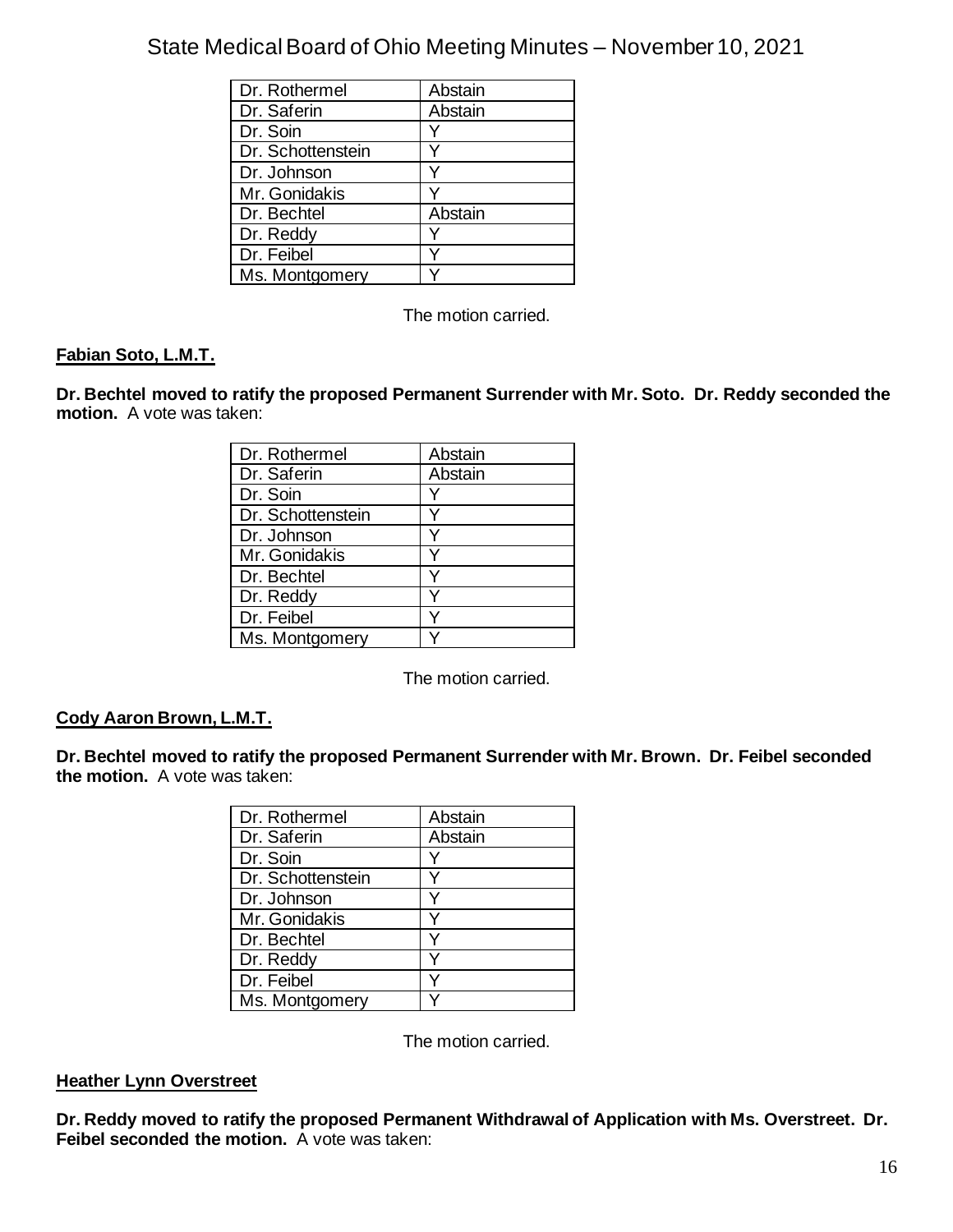| Dr. Rothermel     | Abstain |
|-------------------|---------|
| Dr. Saferin       | Abstain |
| Dr. Soin          |         |
| Dr. Schottenstein |         |
| Dr. Johnson       |         |
| Mr. Gonidakis     |         |
| Dr. Bechtel       | Abstain |
| Dr. Reddy         |         |
| Dr. Feibel        |         |
| Ms. Montgomery    |         |

The motion carried.

#### **NOTICES OF OPPORTUNITY FOR HEARING, ORDERS OF SUMMARY SUSPENSION, ORDERS OF IMMEDIATE SUSPENSION, AND ORDERS OF AUTOMATIC SUSPENSION**

Ms. Canepa presented the following Citations to the Board for consideration:

- 1. Bharat Chandulal Shah, M.D.: Based on acts constituting a felony in the course of practice, specifically Gross Sexual Iimposition, and also sexual misconduct.
- 2. Samirkumar Jayantilal Shah, M.D.: Based on conviction for a felony, specifically two counts of Health Care Fraud, resulting in a 78- month prison sentence and a requirement to pay \$1.2 million dollars in restitution.
- 3. Raed Jitan, M.D.: Based on action taken by the New Jersey State Board of Medical Examiners, and for a plea of guilty to felony, specifically Invasion of Privacy.
- 4. Anthony Martin, M.D.: Based on violation of the minimal standards of care as they relate to prescribing in the treatment of eight patients.
- 5. Robert Klickovich, M.D.: Based on sexual misconduct.
- 6. Eric S. Lee, M.D.: Based on making false and misleading statements, and also for action by the Missouri State Board of Registration for the Healing Arts in denying the physician's application for licensure.
- 7. Michael Magoline, M.D.: Based on a finding of guilt for a misdemeanor of moral turpitude, and also for acts constituting a misdemeanor involving moral turpitude, specifically for Soliciting a Person to Engage in Sexual Activity for Hire.
- 8. Jewel Stevens, M.D.: Based on violations of minimal standards of care and inappropriate prescribing.
- 9. Erin J. Neilson, L.D.: A summary suspension, based on failure to appear for a Board-ordered examination without providing circumstances beyond the dietitian's control.
- 10. Jordan Washington, MT.: A summary suspension, based on acts constituting a felony, specifically Sexual Battery; sexual misconduct; failure to cooperate with a Board investigation; and provding false and misleading statements on a license renewal application.
- 11. Ellen See, P.A.: A summary suspension, based on relapse. The physician assistant had previously entered into a Step I Consent Agreement with the Board and is currently under a Step II Consent Agreement.

### **Dr. Reddy moved to approve and issue proposed Citations #'s 1 through 11, as follows:**

1) Bharat Chandulal Shah, M.D., a Notice of Opportunity for Hearing.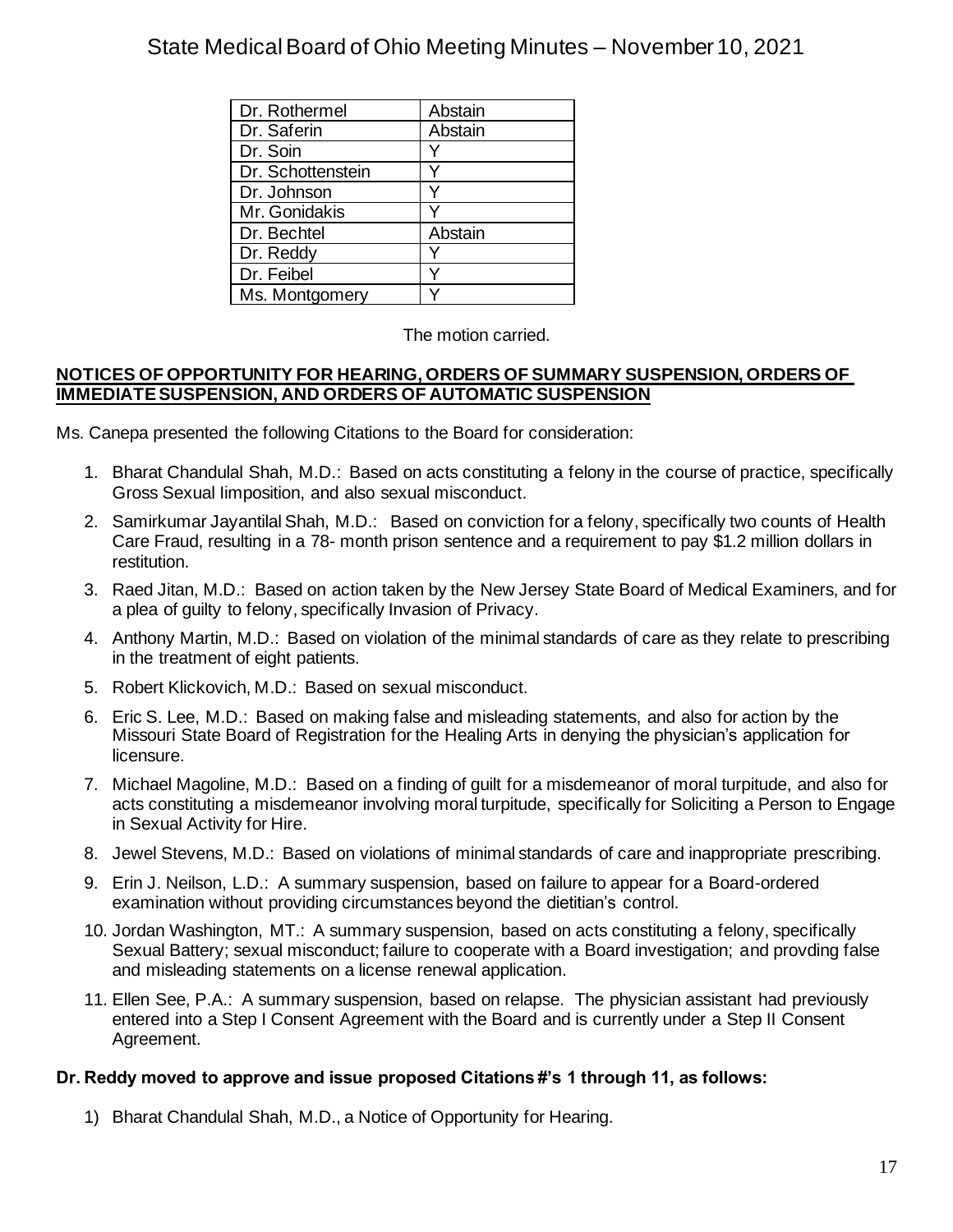- 2) Samirkumar Jayantilal Shah, M.D., a Notice of Opportunity for Hearing.
- 3) Raed Jitan, M.D., a Notice of Opportunity for Hearing
- 4) Anthony Martin, M.D., a Notice of Opportunity for Hearing
- 5) Robert Klickovich, M.D., a Notice of Opportunity for Hearing
- 6) Eric S. Lee, M.D., a Notice of Opportunity for Hearing
- 7) Michael Magoline, MD, a Notice of Opportunity for Hearing
- 8) Jewel Stevens, M.D., a Notice of Opportunity for Hearing
- 9) Erin J. Neilson, L.D., an Opportunity for Hearing on Failure to Submit to an Examination and Notice of Summary Suspension Based upon Presumption of an Admission of Impairment.
- 10) Jordan Washington, M.T., a Notice of Summary Suspension and Opportunity for Hearing.
- 11) Ellen See, P.A., a Notice of Summary Suspension and Opportunity for Hearing.

**Dr. Johnson seconded the motion.** A vote was taken:

| Dr. Rothermel     | Abstain                                |
|-------------------|----------------------------------------|
| Dr. Saferin       | Abstain                                |
| Dr. Soin          |                                        |
| Dr. Schottenstein |                                        |
| Dr. Johnson       |                                        |
| Mr. Gonidakis     |                                        |
| Dr. Bechtel       | Y (Abstain on Citations #'s 1, 4, & 8) |
| Dr. Reddy         |                                        |
| Dr. Feibel        |                                        |
| Ms. Montgomery    |                                        |

The motion carried.

## **OPERATIONS REPORT**

**Human Resources:** Ms. Loucka introduced the Board new Director of Human Resources and Fiscal, Cinnamon Pipkin. Ms. Pipkin joins the Board from the Office of Budget and Management where she was in human resources office, as well as various other roles in state accounting and other endeavors for 27 years. The Board members welcomed Ms. Pipkin. Ms. Pipkin stated that she is excited to be with the Board.

Ms. Loucka continued that the Board is very actively hiring for the positions that were identified in the budget request. Interviews have been scheduled for three additional investigators. There was recently a resignation from one of the Board's administrative professionals, and that position has repurposed into a program role of a subpoena coordinator. That role will support the work of the Investigations and the Standards & Compliance units. Interviews of this position are in process.

Ms. Loucka stated that a position for an additional hearing examiner has been posted.

**External Affairs:** Ms. Loucka stated that the staff has been busy this past month speaking to legislators about telemedicine and other topics.

**Compliance:** Ms. Loucka stated that Compliance continues to work on proposals for changes in the probation program and will be brough to the Board for consideration next month.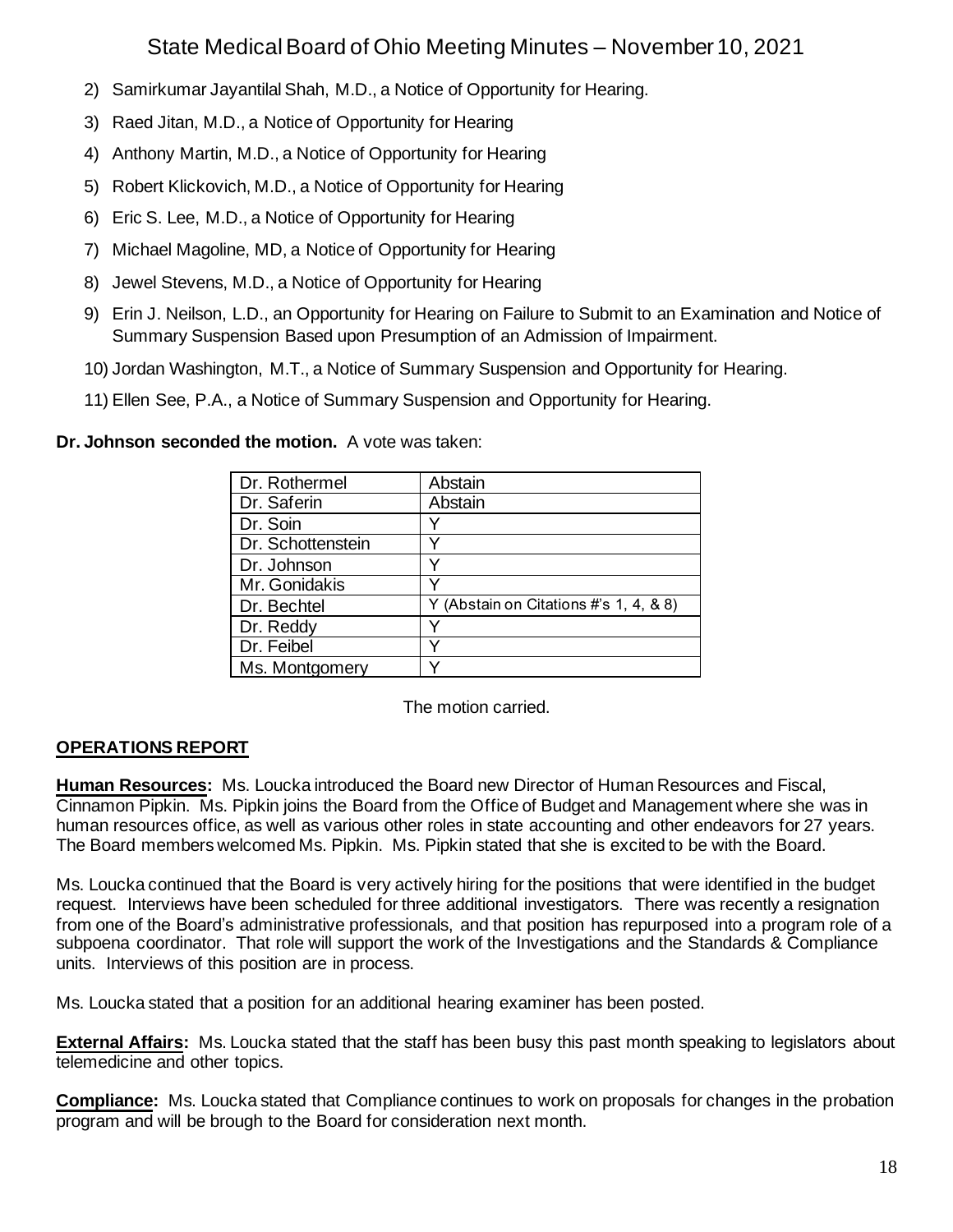**Investigations and Enforcement:** Ms. Loucka highlighted the activities of Investigations and Enforcement building relationships with local law enforcement agencies, which help the Board's cases move more quickly.

**Licensure:** Ms. Loucka stated that there continue to be delays in the background checks process with licensure. Ms. Loucka recapped that the Attorney General's office created whole new system for background checks and the kinks are still being worked out of that process. Ms. Loucka stated that Mr. Turek is in constant contact with the Bureau of Criminal Investigation (BCI) regarding the background checks. Ms. Loucka stated that BCI has been helpful in their replies, but the time is approaching when root causes for the delays will need to be identified. The median number of days for issuance of a license has increased by about five days.

**Complaints:** Ms. Loucka stated that a backlogged complaint is defined as a complaint that is older than two years. Beginning this month, the Operations Report will include the number of backlogged complaints.

**Interstate Medical Licensing Compact:** Ms. Loucka stated that the Interstate Medical Licensing Compact (IMLC) will have its annual meeting next Monday and Tuesday, and she and Dr. Schottenstein will participate as Commissioners.

The staff has had internal meetings about the fiscal process for the IMLC and IMLC participants. Staff is also drafting a survey for practitioners asking what their interest level is in participating with the compact. The Board will be issuing letters of qualification for licenses who wish to join the compact, so the survery will allow the Board to plan accordingly.

Dr. Feibel exited the meeting at this time.

### **RULES & POLICIES**

#### **Proposed Board Meeting Dates, 2023**

**Dr. Soin moved to adopt the proposed 2023 meeting dates for the State Medical Board of Ohio, as listed in the Agenda Materials. Dr. Saferin seconded the motion.** All members voted aye. The motion carried.

Dr. Feibel returned to the meeting at this time.

#### **Rule Review Update**

Ms. Anderson stated that there was a meeting with the Joint Committee on Agency Rule Review (JCARR) on the physician assistant consult rules, which will be brought to the Board at its December 2021 meeting for final adoption.

There will be a public rules hearing on December 3 for several rules, including the treatment provider rules that will allow for outpatient evaluation and treatment for the license types stipulated in the Compliance Committee. Ms. Anderson anticipated that those rules could be adopted in January 2022.

Ms. Anderson also included in the Board members' packet the rule review plan for 2022. Ms. Anderson observed that many rules are scheduled for review in 2022, including the telemedicine rules, the duty-to-report rules, the medical marijuana rules, the pain clinic rules, and the acute prescribing rules. Ms. Anderson stated that some rule packages may take a little longer and a six-month extension for those packages may be requested.

### **Light-Based Medical Device Rules**

Ms. Anderson stated that revisions to the Board's light-based medical device rules were finalized and became effective on July 31. However, the budget bill, which became effective on September 30, made changes that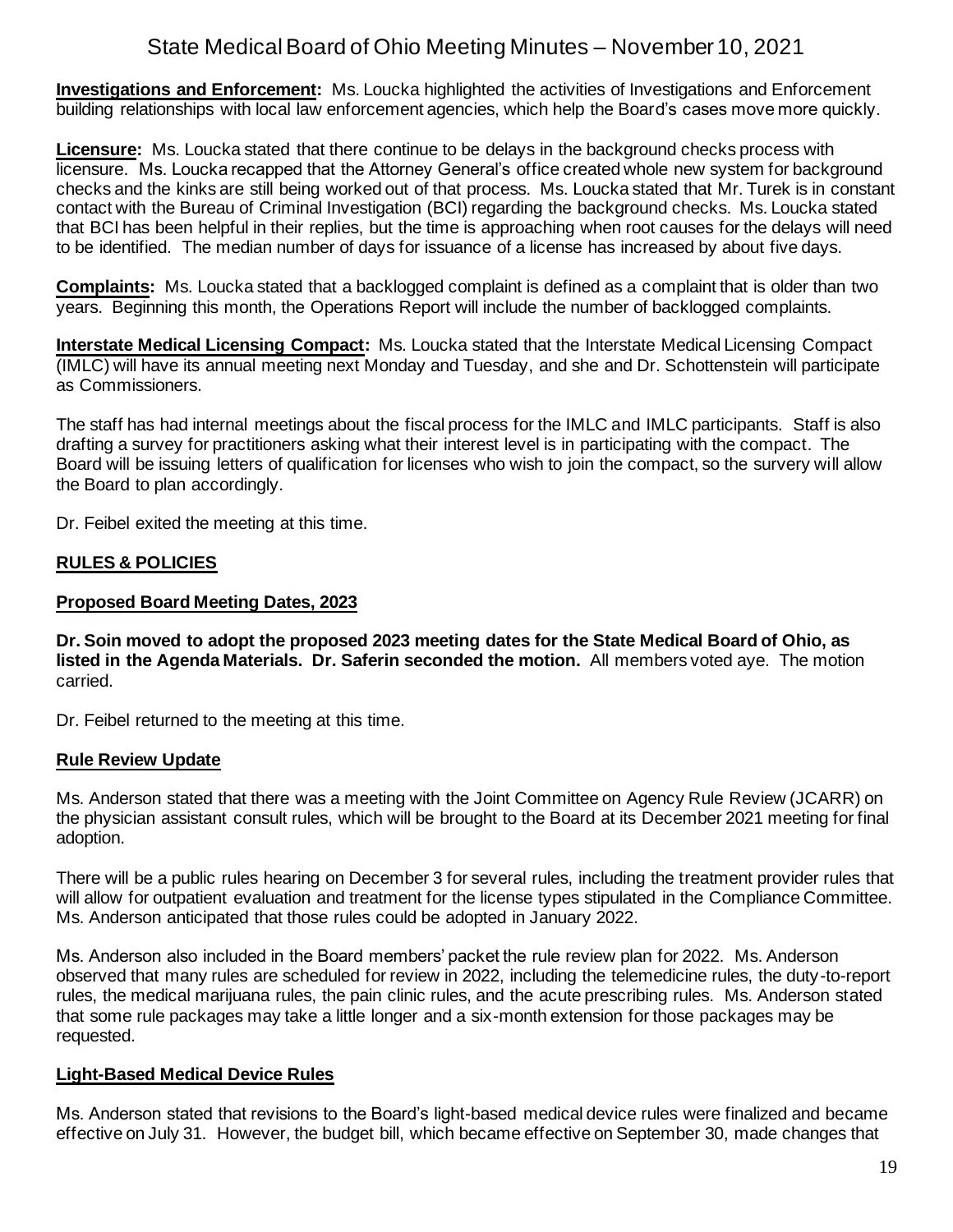effect those rules, especially with respect to education and training requirements for formerly-licensed cosmetic therapists to perform light-based hair removal.

#### **Dr. Bechtel moved to approve the amended rules for initial circulation to interested parties. Dr. Johnson seconded the motion.** All members voted aye. The motion carried.

#### **Interstate Medical Licensing Compact – Draft Rule**

Ms. Anderson stated that a proposed rule regarding the Interstate Medical Licensing Compact (IMLC) has been drafted for the Board's review. Ms. Anderson stated that the Board's licensure fees are set in statute, so it must be made clear to applicants under the IMLC that they will still be subject to the regular licensure fees. The draft rule refers to the fees from the statute and indicates that the individual has to follow the other statutory requirements such as providing information from the Ohio Automated Rx Reporting System (OARRS) and information on continuing medical education (CME) on renewal applications.

#### **Dr. Reddy moved to approve the draft rule for initial circulation to interested parties. Dr. Bechtel seconded the motion.** All members voted aye. The motion carried.

### **Podiatric Scope of Practice**

Ms. Anderson briefly summarized this issue. In 2019, the Board issued a guidance letter to a podiatrist who had asked whether a list of procedures was within the scope of practice of a podiatrist. It was determined that the procedures were within the podiatric scope of practice. Two of those procedures, the supramalleolar osteotomy of the tibia-fibula and the harvest of bone marrow aspirate from the proximal tibia, were at issue.

Ms. Anderson continued that the Joint Committee on Agency Rule Review (JCARR) had indicated concerns with the Board's actions with moving forward on a policy rather than going through the rule-making process. The Committee members had many questions for the Board staff and witnesses at a hearing. The Board began the rule-making process in June 2021 and sought comments from interested parties. A second request for comments was sent in late July. More than 80 individuals and associations have provided comments and those have been shared with the Board. In addition, the staff reached out to hospitals to determine if podiatrists are credentialed to perform these two procedures, and the info we received has been shared with Board. Finally, staff has obtained information from Medicaid and the State Health Plan regarding the number of these two procedures that were completed by podiatrists in the last five years; Ms. Anderson commented that the number was fairly low. Ms. Anderson stated that she and Ms. Loucka also met with JCARR staff and caucus staff to obtain their thoughts regarding the statutes and rules.

Ms. Anderson stated that at this time, there appears to be three options available:

- Seek a statutory change; Ms. Anderson stated that this is really a function for stakeholders and not a path for the Board.
- Move forward with a rule change to memorialize the rule policy; this would likely include a change to the definition rule, 4731-20-01, to place the procedure in the definition of a "foot," and perhaps an update to 4731-20-02 to indicate the education, training, board certification, or eligibility and credentialling podiatrists must have before performing the two procedures.
- Withdraw the policy.

The Board considered these options. Dr. Schottenstein opined that the Board would be correct to withdraw it's position statement and adopt a stance of neutrality. Dr. Schottenstein perceived concern that the statute needs to be updated and modernized to reflect current podiatric practice, so to try to make a rule around an outdated statute that does not reflect current practice will lead the Board down a difficult path. Dr. Schottenstein stated that by withdrawing the policy, the Board would not be indicating that it is against the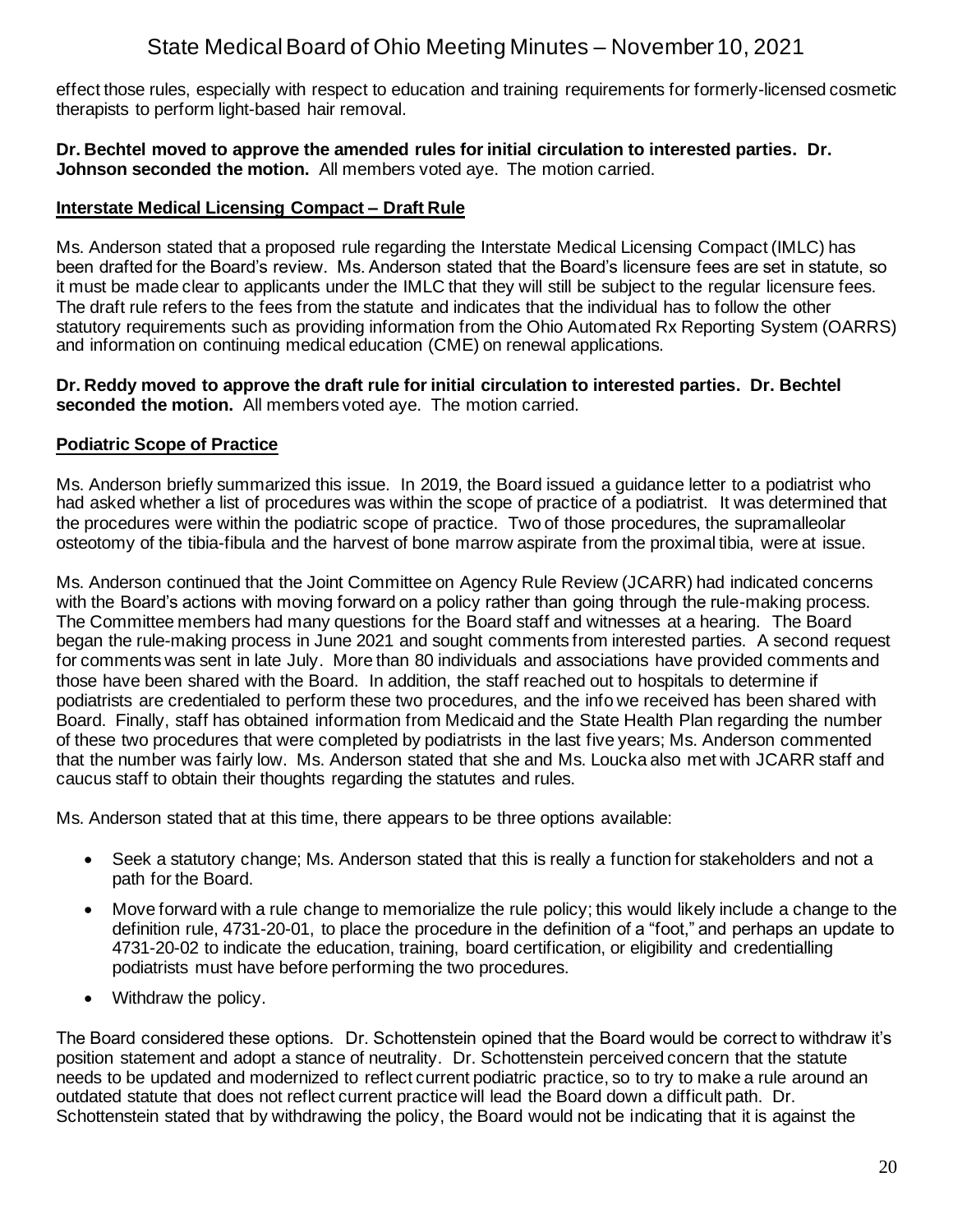current podiatric scope of practice, but there needs to be additional legislative clarification before the Board can proceed with rule-making in a clear way.

Dr. Soin agreed with Dr. Schottenstein. Dr. Soin stated that it is clear that podiatrists have been performing these procedures for quite some time, including at institutions with very good reputations such as the Cleveland Clinic. However, Dr. Soin also understood and appreciated some of the concerns because of the way the word "ankle" is defined in the statute.

Ms. Anderson suggested the following language:

The Board has considered the comments we've received as we started the rule-making process with respect to whether supramalleolar osteotomy of the tibia and fibula and the harvest of bone marrow aspirate from the proximal tibia are within the scope of practice of podiatry. Based upon this gathered information, the Board determined that it has acted precipitously in this matter and that additional legislative guidance is necessary. Therefore, the Board is withdrawing its statement on these two procedures. It is our understanding that podiatrists were credentialed to perform these procedures prior to the issuance of the Board's statement in 2019. It is recommended that providers work with their hospital systems and legal counsel going forward.

**Mr. Gonidakis moved to accept Ms. Anderson's language for a response letter from the Board. Dr. Johnson seconded the motion.** All members voted aye, except Dr. Saferin who abstained, and Dr. Feibel who recused. The motion carried.

#### **Telemedicine Discussion**

Ms. Loucka stated that House Bill 122, the telemedicine bill, has passed the House and has had three hearings in the Senate. There is also a sub-bill, which the Board was provided with on Friday afternoon. Ms. Loucka noted that the sub-bill does not have the guardrails that the Board feels should be included. However, Ms. Loucka felt that this can be addressed with a technical correction to the sub-bill's language, and she asked for that correction regarding the Board's rule-making authority during her testimony before the Senate Health Committee this morning. Ms. Loucka had also asked for an implementation clause that would allow for an "onramp" for development of such rules. Ms. Loucka noted that the bill includes an intent clause that specifies that the standard of care for telemedicine shall be the same as in-person visits.

Ms. Loucka continued that the bill is expected to become law. Ms. Loucka stated that there have been very respectful conversations with legislators and their staff, and she was particularly grateful to Chairman Huffman of the Senate Health Committee. Ms. Loucka was optimistic that the testimony was compelling and explained that this is not the time, especially considering that the opiate crisis is ongoing, to relax in-person visit requirements for controlled substance prescribing. The Board is also committed to continuing conversations with stakeholders to ask what does make sense for in-person visit requirements going forward.

Ms. Montgomery underscored that the Board is not opposed to telemedicine, stating that it is a boon to many Ohioans. Ms. Loucka agreed that the Board appreciates telemedicine as a tool that has expanded access to health care. The Board's primary goal is to protect the public.

Ms. Loucka stated that some legislators are considering inserting an emergency clause into the bill so that it will go into effect immediately upon the governor's signature, primarily because the Board's moratorium on enforcement of the current telemedicine rules will end on December 31. Ms. Loucka had informed Senator Huffman that she would discuss this matter with the Board. Ms. Loucka commented that if the Board chooses not to extend the moratorium, the bill may be escalated to emergency status and the final product, without the benefit of continued conversations, may be less to the Board's liking. Ms. Loucka stated that stakeholders are approaching the Board with common-sense solutions for guardrails. Stakeholders have also indicated that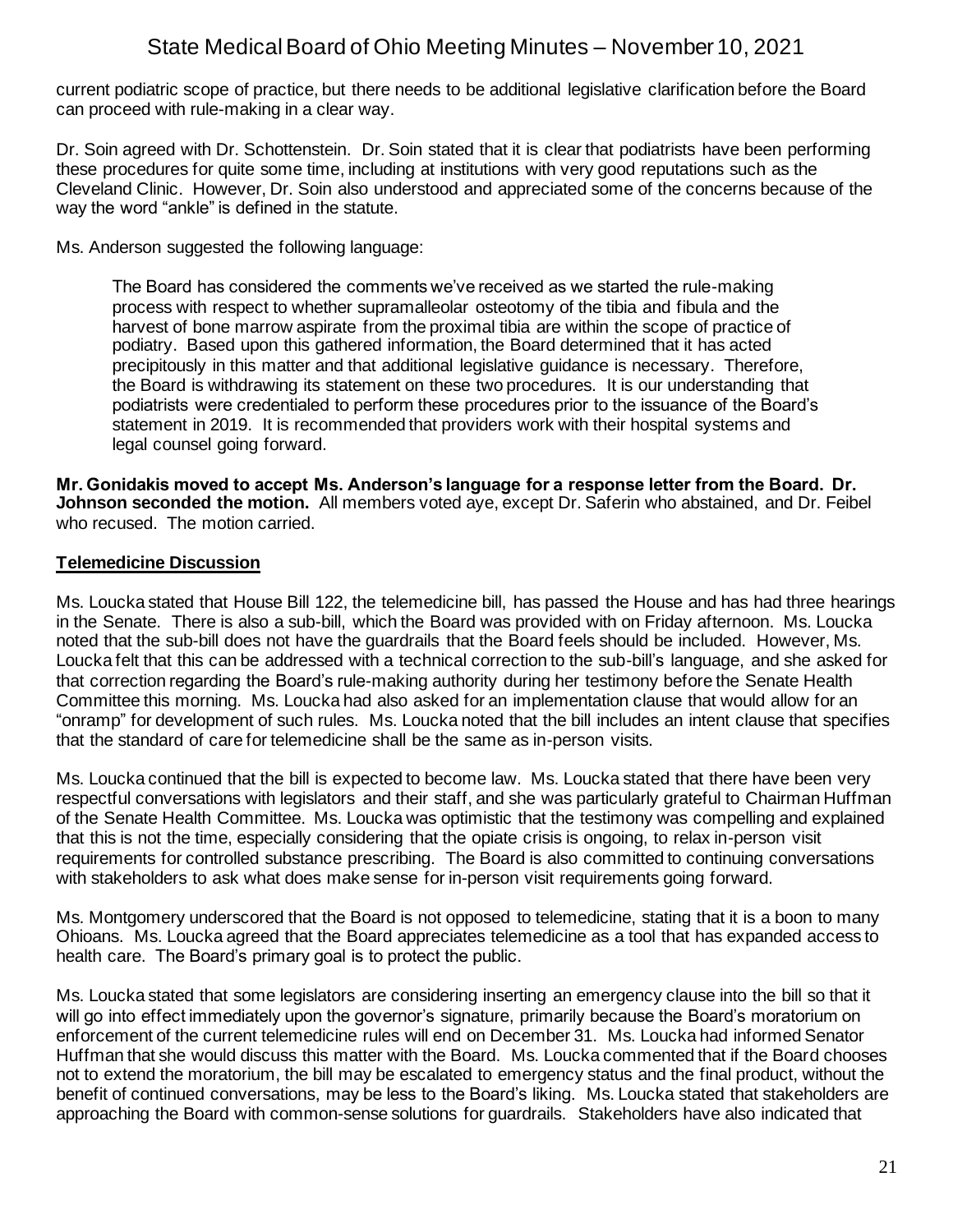from a scheduling perspective, particularly with specialists, it would make sense to look at the issue in terms of three-month intervals.

Mr. Gonidakis asked if there realistically appears to be enough votes in both the House and the Senate to include an emergency clause into the bill. Ms. Wonski was uncertain of the answer to the question, but noted that there is a lot of support for the bill and so it is likely that it could get the votes needed for an emergency clause.

**Dr. Bechtel moved to extend the Board's moratorium on enforcement the telemedicine rules until March 31, 2022. Dr. Saferin seconded the motion.** All members voted aye, except Mr. Gonidakis who voted nay. The motion carried.

Ms. Loucka stated that because legislation is never guaranteed, the Board will continue discussions about guardrails. Ms. Montgomery noted that the need for guardrails was reflected in one of the disciplinary cases earlier today in which a physician practicing telemedicine for three months billed for \$1,300,000 and was prosecuted federally for fraud. The Board permanently revoked that physician's license.

### **Legislative Update**

Ms. Wonski commented that Ms. Loucka did a very nice job representing the Board and articulating its concerns before the Senate Health Committee this morning.

House Bill 176, Athletic Trainers: Ms. Wonski stated that this legislation was signed by Governor DeWine on October 27 and will be effective on January 25. The bill will allow athletic trainers in enter into collaboration agreements with physicians.

House Bill 196, Surgical Assistants: Ms. Wonski stated that this bill would create a new license type for surgical assistants, to be placed under the purview of the Medical Board. The Board's legislative team has worked with the bill's sponsor to provide them technical advice and to request tha the language be amended to mirror that of the Board's other allied license types to make it consistent and easier to implement if it passes.

Senate Bill 261, Medical Marijuana Revision: Ms. Wonski stated that this bill, sponsored by Senator Huffman, would expand the list of conditions that may be treated with medical marijuana to include any condition from which a patient could, in the opinion of a physician, experience relief.

Ms. Wonski is also tracking other bills that have had hearings since the last Board meeting:

- Senate Bill 189 regarding the Court of Appeals for agency orders.
- House Bill 203 regarding occupational licensing
- House Bill 318 regarding anesthesiologist assistants.
- House Bill 138 regarding emergency medical services.
- House Bill 37 regarding emergency prescription refills.
- House Bill 193 regarding electronic prescriptions.
- Senate Bill 150 regarding physician contracts.
- Senate Bill 123, the Human Life Protection Act.
- Senate Bill 161 regarding surgical smoke, which had a second hearing in the Senate Health Committee.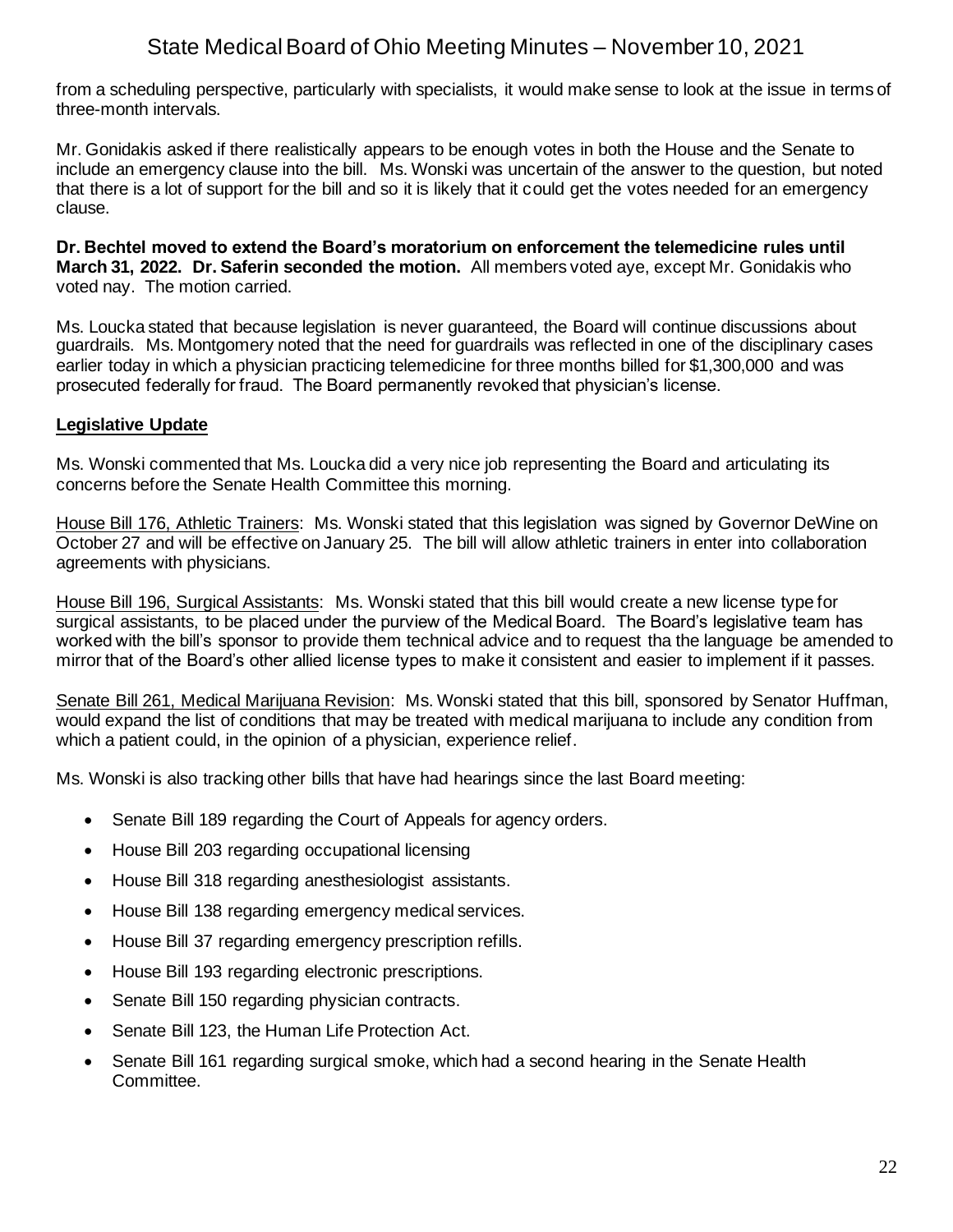#### **COMMITTEE BUSINESS**

#### **Quality Assurance Committee Report**

Ms. Montgomery stated that the Committee had a very healthy discussion on how to execute the functions of the Committee, especially with regard to how cases are randomly selected for review and the process for when a reviewer disagrees that a case should have been closed. Ms. Montgomery thanked Ms. Marshall for her work in this endeavor.

#### **Finance Report**

Dr. Schottenstein stated that in September 2021 the Board's revenue as \$956,232, a substantial increase from last month. Net revenue in September was \$212,830. The Board's cash balance is \$6,747,019, approximately \$200,000 more than the previous month and approximately \$1,700,000 more than this time last year. There was a 4.4% increase in expenditures year-to-date, which is substantially a function of payroll. Dr. Schottenstein stated that expenditures will continue to increase as vacancies are filled.

Dr. Schottenstein continued that the Board is in the final stages of filling and backfilling several positions and much of that will hopefully be finalized in the next 30 to 45 days. The new positions include a new hearing examiner, a new director of human resources, new investigators, and possibly a new medical director. As positions are filled, the Board's cash balance will decrease. It is estimated that with the new positions filled, the case balance for Fiscal Year 2023 will drop to about \$3,600,000. Dr. Schottenstein stated that that is healthy for the Board because it is not good to carry as large a cash balance as the Board does currently. Dr. Schottenstein stated that time will tell if licensing growth keeps pace with growth in payroll; if it does not, the Board may need to contemplate license fee increases. The last license fee increase occurred in the 1990's.

Dr. Schottenstein stated that the Board has received the Fiscal Year 2022 eLicense invoice from the Department of Administrative Services (DAS) in the amount of \$450,000, 8% higher than projected and approximately double the Fiscal Year 2019 bill. Dr. Schottenstein expressed concerns about the sustainability of the eLicense fee increases.

Dr. Schottenstein stated that the Board received \$11,209 in disciplinary fines and \$1,825.33 in collections.

Responding to questions from Mr. Gonidakis, Ms. Loucka stated that she and the staff are in discussions with DAS to improve the eLicense billing process. Ms. Loucka briefly reviewed the billing and funding process for the eLicense system, recent increases in fees, and the way the cost projections for eLicense affects the Board's budgeting process. Ms. Loucka noted that the Medical Board covers about 13% of the system's charges due to the way DAS accounts for the Board's participation in the system.

Mr. Gonidakis suggested that the Board's Finance Committee begin meeting on a regular basis to discuss this and other financial matters. Ms. Montgomery agreed.

#### **Licensure Application Reviews**

**Dr. Reddy moved to approve the Licensure staff recommendations for the requests of Stacy Imber, M.T.; Linda Pello; Kathryn Walter; Alicia Alford, M.T.; Makoto Hibino, M.D.; Janine Kinney; Jaimie Wilkie; Kathleen Borges; and Angela Stachowiak, M.T. Dr. Bechtel seconded the motion.** A vote was taken:

| Dr. Rothermel     |  |
|-------------------|--|
| Dr. Saferin       |  |
| Dr. Schottenstein |  |
| Dr. Soin          |  |
| Dr. Johnson       |  |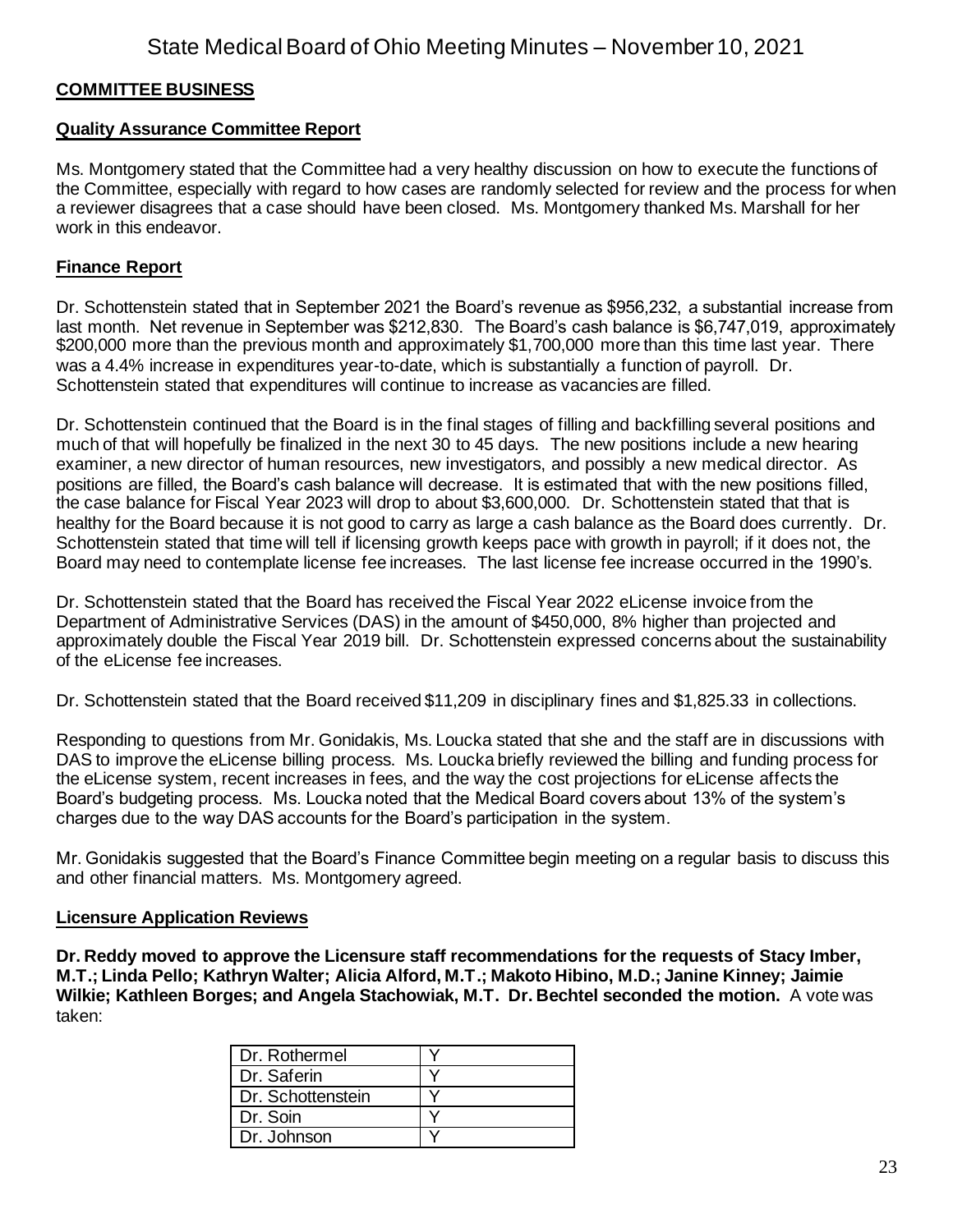| Ms. Montgomery |  |
|----------------|--|
| Mr. Gonidakis  |  |
| Dr. Bechtel    |  |
| Dr. Reddy      |  |
| Dr. Feibel     |  |

The motion carried.

### **Advisory Council Updates**

Ms. Reardon stated that the Physician Assistant Advisory Committee (PAPC) had been scheduled to meet last Friday. Unfortunately, there failed to be a quorum for the meeting.

Both the Dietetics Advisory Council (DAC) and the Respiratory Care Advisory Council (RCAC) met earlier this week. Both councils received a legislative update from Ms. Wonski and the rule review spreadsheet was reviewed. Both councils were notified that there will be a public rules hearing on December 3 on the impaired licensee rules for the allied professionals. The Ohio Academy of Nutrition and Dietetics provided an update for the DAC. The Ohio Society of Respiratory Care gave an update on the credentialing status at Ohio's respiratory education institutions for the RCAC.

Ms. Reardon stated that Mr. White has been working on a dashboard for the advisory councils which will provide the council members with access to relevant statutes and rules, documents for meetings, live data on how many licensees in their profession down to the county level, and the number of open and closed complaints and generally what the complaints involve. Ms. Reardon noted that the information on complaints are the same that is included in the Board's Annual Report and does not include confidential information.

#### Appointments to Massage Therapy Advisory Council

Ms. Reardon stated that the legislation authorizing creation of the Massage Therapy Advisory Council (MTAC) became effective in September. 56 applications for membership on the Council were received and many individuals were interviewed. By statute, the Council will be made up of one physician from the Medical Board, one massage therapy educator, one consumer member, and four licensed massage therapists.

### **Dr. Saferin moved to make the following appointments:**

- **Appoint Jacqueline Wolf and Heather Mello Roenker to one-year terms on MTAC as licensed massage therapists for terms beginning October 13, 2021.**
- **Appoint Jennifer Cull and Kenneth Morrow to two-year terms on MTAC as licensed massage therapists for terms beginning October 13, 2021.**
- **Appoint Jack Beason to a two-year term on MTAV as a massage therapist educator for a term beginning October 13, 2021.**

**Dr. Bechtel seconded the motion.** All members voted aye. The motion carried.

### **PROBATIONARY REPORTS AND REQUESTS**

#### **Reinstatement Request**

Ryan R. Lee, M.T.

**Dr. Johnson moved that the request for the reinstatement of the license of Ryan R. Lee, M.T., be approved, subject to the probationary terms and conditions as outlined in the May 12, 2021 Board**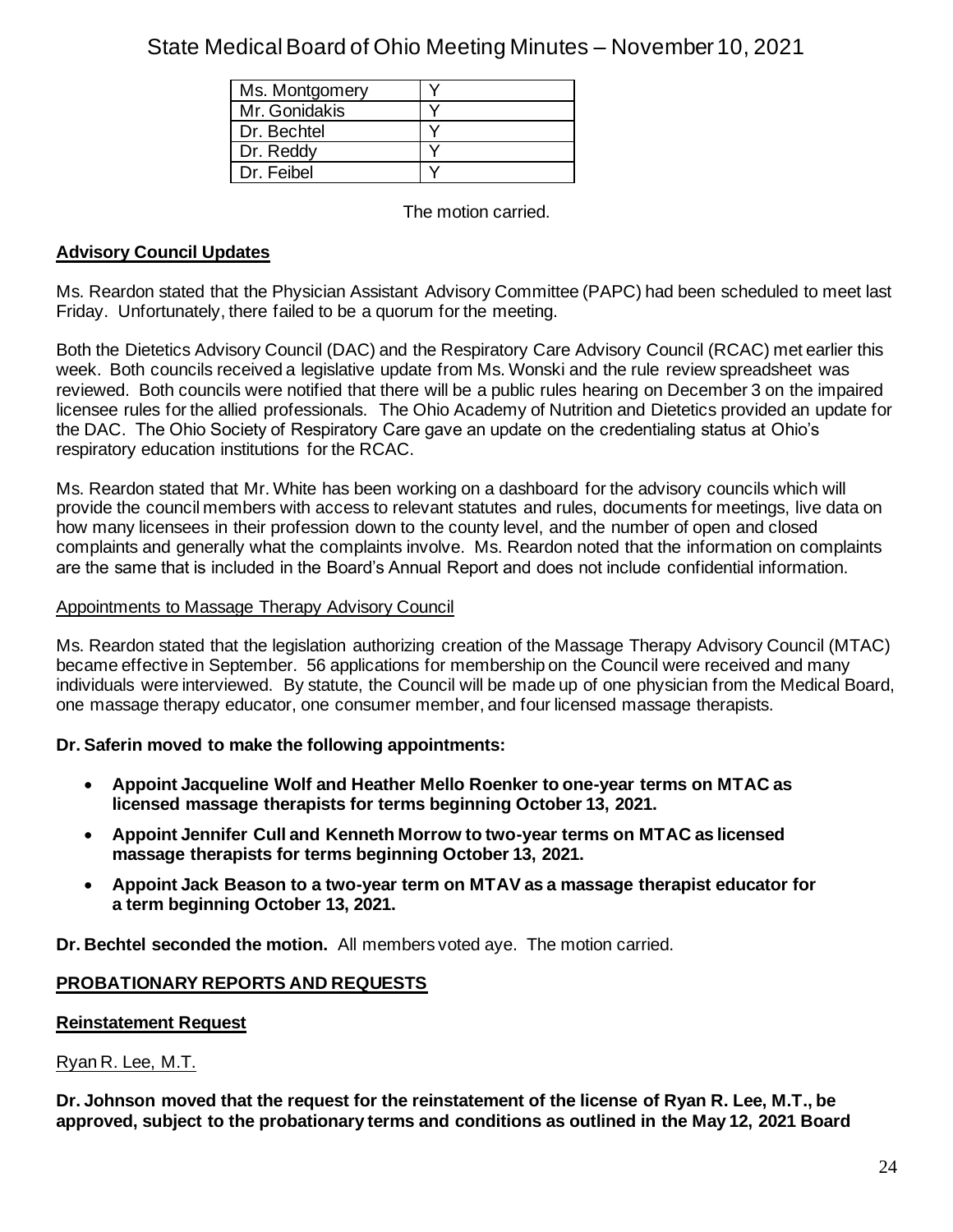**Order for a minimum of two years. Dr. Reddy seconded the motion.** All members voted aye, except Dr. Rothermel and Dr. Saferin, who abstained. The motion carried.

#### **Office Conference Review**

**Dr. Schottenstein moved to approve the Compliance staff's Reports of Conferences for October 7 and 14, 2021. Dr. Johnson seconded the motion.** All members voted aye, except Dr. Rothermel, Dr. Saferin, and Dr. Bechtel, who abstained. The motion carried.

#### **Probationary Requests**

#### **Dr. Johnson moved to approve the Secretary and Supervising Member's recommendations for the following probationary requests:**

- a) Courtney E. Barrows, M.D.: Request for approval of Luis T. Sanchez, M.D. to serve as the treating psychiatrist.
- b) Joseph C. Carver, M.D.: Request for release from the terms of the February 10, 2016 Board Order.
- c) Mark Cockley, M.D.: Request for release from the terms of the December 8, 2010 Consent Agreement.
- d) Raju Fatehchand, M.D.: Request for approval of the course *CPEP Medical Record Keeping Seminar*, offered by CPEP, to fulfill the medical records course requirement.
- e) Otto Kausch, M.D.: Request for release from the terms of the April 14, 2021 Consent Agreement.
- f) Robert J. Keating, M.D.: Request for Approval of the course *Intensive Documentation: Clinical, Legal and Economic Implications for Healthcare Providers*, offered by Case Western Reserve University, to fulfill the medical records course requirement.
- g) James I. Tak, M.D.: Request for approval of a reduction in psychotherapy sessions from weekly to twice per month.

**Dr. Feibel seconded the motion.** A vote was taken:

| Dr. Rothermel     | Abstain |
|-------------------|---------|
| Dr. Saferin       | Abstain |
| Dr. Soin          |         |
| Dr. Schottenstein |         |
| Dr. Johnson       |         |
| Mr. Gonidakis     |         |
| Dr. Bechtel       | Abstain |
| Dr. Reddy         |         |
| Dr. Feibel        |         |
| Ms. Montgomery    |         |

The motion carried.

#### **ADJOURN**

**Dr. Saferin moved to adjourn the meeting. Dr. Feibel seconded the motion.** All members voted aye. The motion carried.

The meeting adjourned at 2:58 p.m.